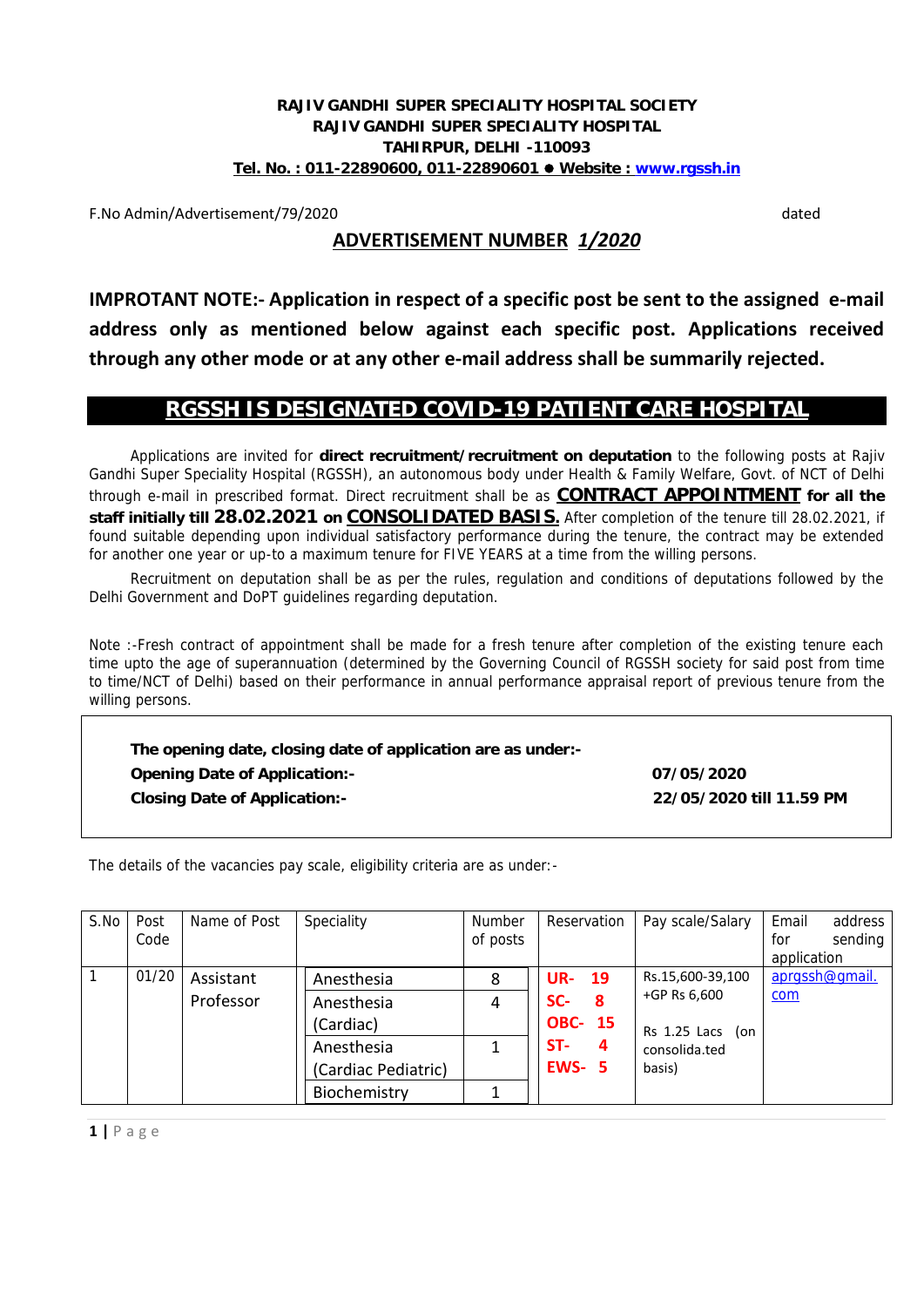|                    |           | Cardiology           | 5                       | <b>Including</b>      |                  |                 |
|--------------------|-----------|----------------------|-------------------------|-----------------------|------------------|-----------------|
|                    |           | <b>Critical Care</b> | $\overline{2}$          | $(PwD-3)$             |                  |                 |
|                    |           | <b>CTVS</b>          | 8                       |                       |                  |                 |
|                    |           | G I Surgery          | $\overline{4}$          |                       |                  |                 |
|                    |           | Gastroenterology     | $\overline{2}$          |                       |                  |                 |
|                    |           | Hematology/Patho     | $\mathbf{1}$            |                       |                  |                 |
|                    |           | logy                 |                         |                       |                  |                 |
|                    |           | Microbiology         | $\mathbf{1}$            |                       |                  |                 |
|                    |           | Nephrology           | $\mathbf{1}$            |                       |                  |                 |
|                    |           | Neurology            | $\mathbf{1}$            |                       |                  |                 |
|                    |           | Pulmonology          | $\overline{2}$          |                       |                  |                 |
|                    |           | Radiology            | $\overline{\mathbf{4}}$ |                       |                  |                 |
|                    |           | Rheumatology         | $\mathbf{1}$            |                       |                  |                 |
|                    |           | Urology              | $\overline{4}$          |                       |                  |                 |
|                    |           | Epidemiologist       | $\mathbf{1}$            |                       |                  |                 |
|                    |           | (Preventive<br>&     |                         |                       |                  |                 |
|                    |           | Social Medicine)     |                         |                       |                  |                 |
|                    |           | <b>Total</b>         | 51                      |                       |                  |                 |
| 02/20              | Associate | Anesthesia           | $\mathbf{1}$            | UR-<br>8              | Rs.15,600-39,100 | asprgssh@gmail. |
|                    | Professor | Biochemistry         | $\mathbf{1}$            | SC-<br>$\mathbf{1}$   | +GP Rs 7,600     | com             |
|                    |           | <b>CTVS</b>          | $\mathbf{1}$            | <b>OBC-3</b>          | Rs 1.65 Lacs (on |                 |
|                    |           | Cardiology           | $\mathbf{1}$            | ST-<br>$\mathbf{1}$   | consolida.ted    |                 |
|                    |           | <b>Critical Care</b> | $\mathbf{1}$            | <b>EWS-1</b>          | basis)           |                 |
|                    |           | G I Surgery          | $\mathbf{1}$            |                       |                  |                 |
|                    |           | Gastroenterology     | $\mathbf{1}$            | <b>Including</b>      |                  |                 |
|                    |           | Microbiology         | $\mathbf{1}$            | $(PWD-1)$             |                  |                 |
|                    |           | Nephrology           | $\mathbf{1}$            |                       |                  |                 |
|                    |           | Pathology            | $\mathbf{1}$            |                       |                  |                 |
|                    |           | Pulmonology          | $\mathbf{1}$            |                       |                  |                 |
|                    |           | Radiology            | $\overline{2}$          |                       |                  |                 |
|                    |           | Urology              | $\mathbf{1}$            |                       |                  |                 |
|                    |           | Total                | 14                      |                       |                  |                 |
| 03/20              | Professor | Anesthesia           | $\overline{2}$          | UR-<br>$6\phantom{1}$ | Rs.15,600-39,100 | prqssh@qmail.c  |
|                    |           | Cardiology           | $\mathbf{1}$            | SC-<br>$\mathbf{1}$   | +GP Rs 8700      | om              |
|                    |           | <b>Critical Care</b> | $\mathbf{1}$            | <b>OBC-3</b>          | Rs 2.00 Lacs (on |                 |
|                    |           | <b>CTVS</b>          | $\mathbf{1}$            | $ST-$<br>$\mathbf 0$  | consolida.ted    |                 |
|                    |           | G I Surgery          | 1                       | <b>EWS-1</b>          | basis)           |                 |
|                    |           | Gastroenterology     | $\mathbf{1}$            |                       |                  |                 |
|                    |           | Nephrology           | $\mathbf{1}$            | <b>Including</b>      |                  |                 |
|                    |           | Pulmonology          | $\mathbf{1}$            | $(PwD-1)$             |                  |                 |
|                    |           | Radiology            | $\mathbf{1}$            |                       |                  |                 |
|                    |           | Urology              | $\mathbf{1}$            |                       |                  |                 |
|                    |           | <b>Total</b>         | 11                      |                       |                  |                 |
|                    |           |                      |                         |                       |                  |                 |
|                    |           |                      |                         |                       |                  |                 |
| $2   P \text{age}$ |           |                      |                         |                       |                  |                 |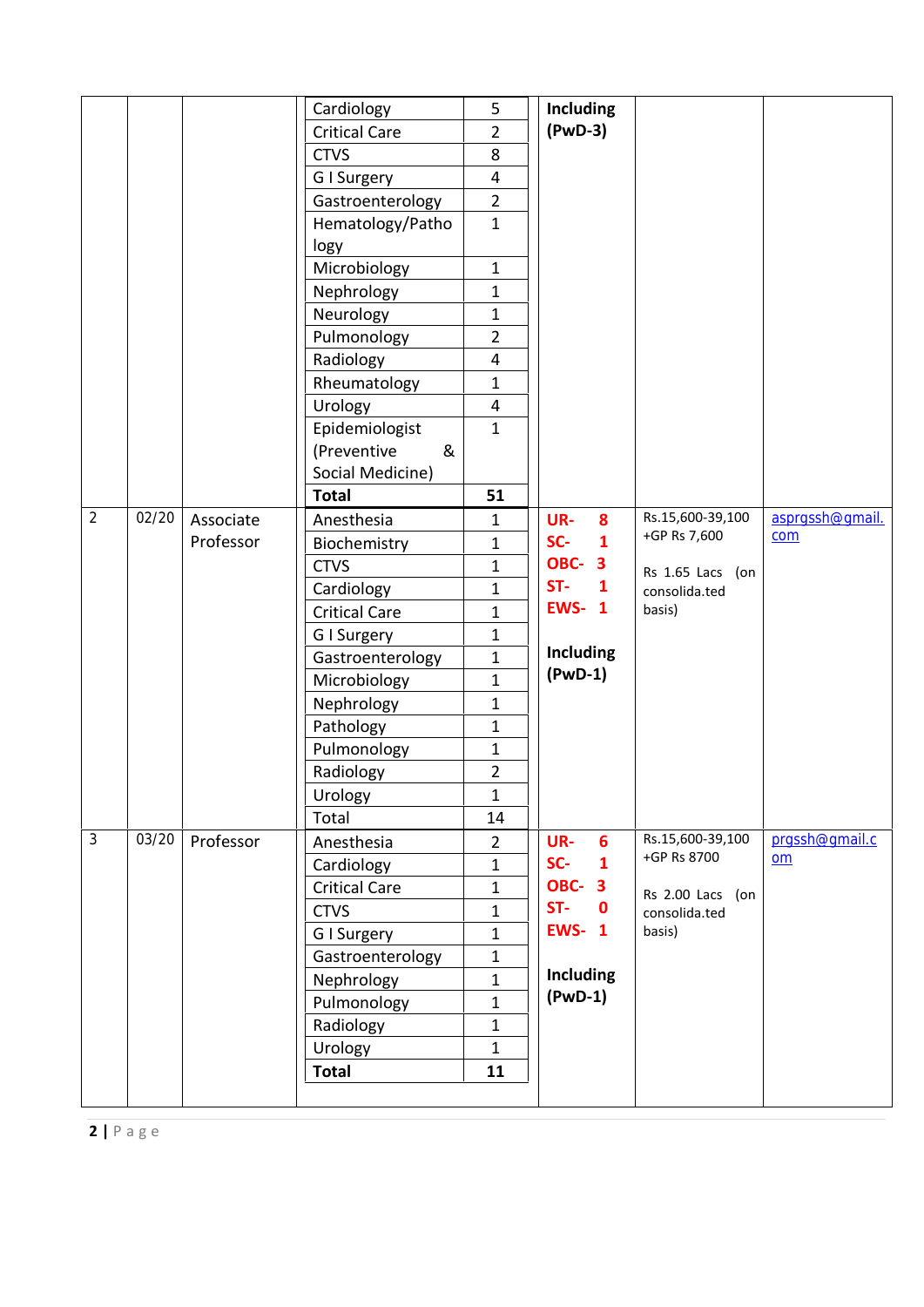| $\overline{4}$     | 04/20 | Medical<br>Officer                               | 8                                                                                                                                                                                                                                                                                                                       |                                                                | UR-<br>4<br>SC-<br>1<br>OBC-<br>$\overline{2}$<br>ST-<br>$\mathbf{0}$<br><b>EWS-</b><br>1<br>Including<br>$(PwD-1)$ | Rs.15,600-39,100<br>+GP Rs 5400 on<br>consolidated basis                       | morgssh@gmail.<br>com     |
|--------------------|-------|--------------------------------------------------|-------------------------------------------------------------------------------------------------------------------------------------------------------------------------------------------------------------------------------------------------------------------------------------------------------------------------|----------------------------------------------------------------|---------------------------------------------------------------------------------------------------------------------|--------------------------------------------------------------------------------|---------------------------|
| 5                  | 05/20 | <b>Nursing</b><br>Officers/Staff<br><b>Nurse</b> | 209                                                                                                                                                                                                                                                                                                                     |                                                                | UR-<br>87<br>SC-<br>31<br>OBC-<br>56<br>ST-<br>15<br><b>EWS-</b><br>20<br><b>Including</b><br>$(PwD-1)$             | Rs 9,300-34,800 +<br>GP Rs 4600 on<br>consolidated basis                       | norgssh@gmail.<br>com     |
| 6                  | 06/20 | Technician<br>Grade I                            | <b>Blood Bank Technician</b>                                                                                                                                                                                                                                                                                            | 02                                                             | UR-<br>$\overline{2}$<br><b>Including</b><br>$(PWD-1)$                                                              | Rs 9,300-34,800 +<br>GP Rs 4200 on<br>consolidated basis                       | tecrgssh1@gmai<br>I.com   |
| $\overline{7}$     | 07/20 | Technician<br>Grade II                           | <b>Blood Bank Technician</b><br>Cardiology Technician<br><b>CSSD Technician</b><br><b>CTVS</b><br>Technician(Perfusionist<br>Dialysis Technician<br>Gastroenterology<br>Technician<br>Laboratory Technician<br><b>OT</b><br>Technician(Anesthesia)<br>Pulmonology<br>Technician<br>Radiology Technician<br><b>Total</b> | 07<br>10<br>06<br>08<br>06<br>03<br>23<br>23<br>05<br>07<br>98 | UR-<br>43<br>SC-<br>15<br>OBC-<br>27<br>$\overline{7}$<br>ST-<br><b>EWS-</b><br>10<br><b>Including</b><br>$(PwD-1)$ | Rs.5,200-20,200<br>$+GP$<br><b>Rs</b><br>2800<br>consolidated<br>on<br>basis   | tecrgssh@gmail.<br>com    |
| 8                  | 08/20 | Dietician                                        | 02                                                                                                                                                                                                                                                                                                                      |                                                                | UR-<br>$\overline{2}$<br><b>Including</b><br>$(PwD-1)$                                                              | Rs 9,300-34,800 +<br>GP Rs 4200 on<br>consolidated basis                       | ditergssh@gmail<br>.com   |
| 9                  | 09/20 | Pharmacist                                       | 04                                                                                                                                                                                                                                                                                                                      |                                                                | UR-<br>3<br><b>OBC- 1</b><br>Including<br>$(PwD-1)$                                                                 | Rs.5,200 - 20,200<br>$+GP$<br><b>Rs</b><br>2800<br>consolidated<br>on<br>basis | phrqssh@qmail.<br>com     |
| 10                 | 10/20 | Physiotherapist                                  | 03                                                                                                                                                                                                                                                                                                                      |                                                                | <b>UR-3</b><br><b>Including</b><br>$(PwD-1)$                                                                        | Rs 9,300-34,800 +<br>GP Rs 4200 on<br>consolidated basis                       | physiorgssh@q<br>mail.com |
| 11                 | 11/20 | Office<br>Superintendent                         | 01                                                                                                                                                                                                                                                                                                                      |                                                                | <b>UR-1</b><br><b>Including</b>                                                                                     | Rs 9,300-34,800 +<br>GP Rs 4800 on                                             | osrgssh@gmail.c<br>$om$   |
| $3   P \text{age}$ |       |                                                  |                                                                                                                                                                                                                                                                                                                         |                                                                |                                                                                                                     |                                                                                |                           |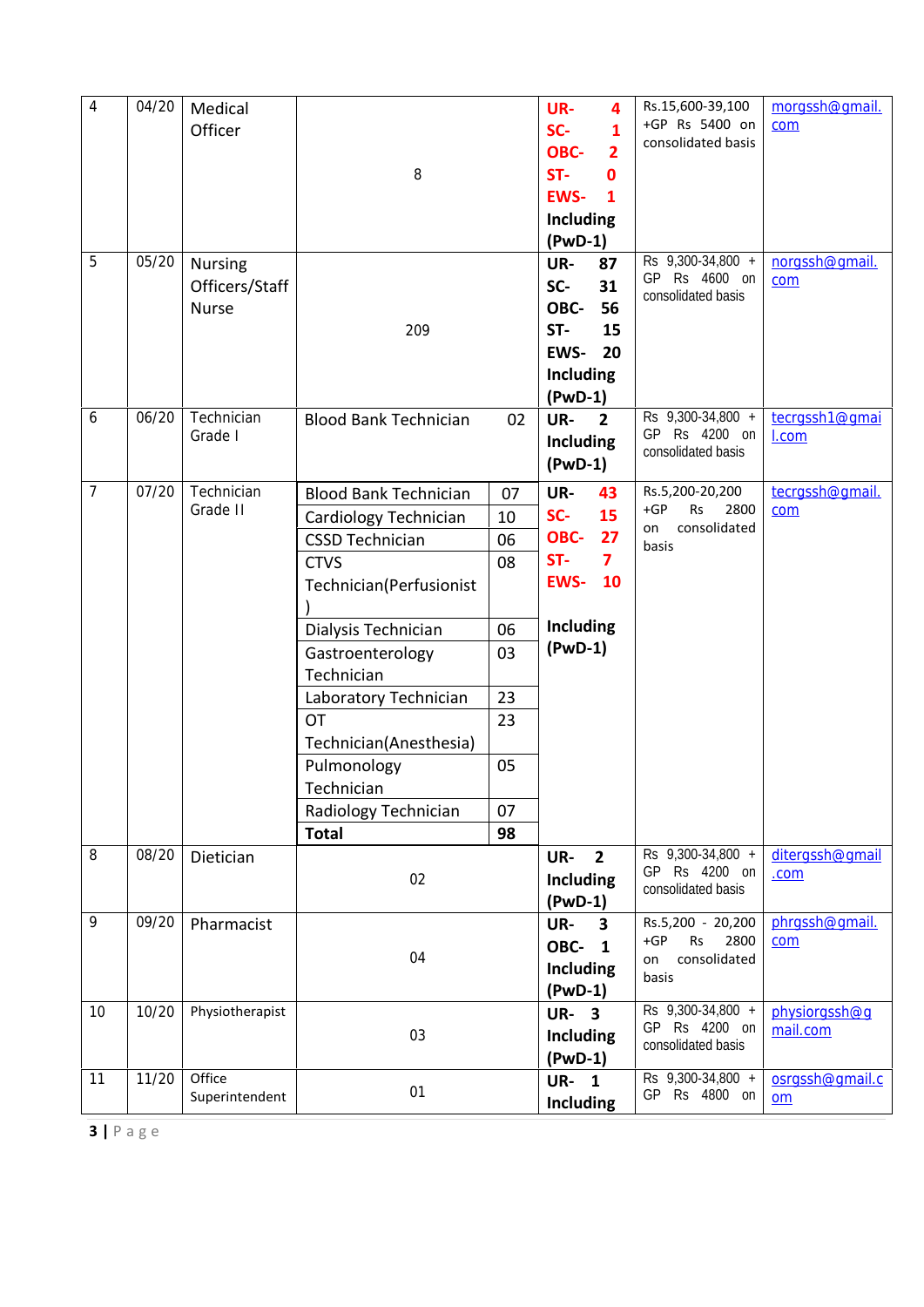|    |       | (Engineering<br>Services) |    | $(PwD-1)$                                                                                                                     | consolidated basis                                                    |                        |
|----|-------|---------------------------|----|-------------------------------------------------------------------------------------------------------------------------------|-----------------------------------------------------------------------|------------------------|
| 12 | 12/20 | Social<br>Worker          | 01 | <b>UR-1</b><br><b>Including</b><br>$(PWD-1)$                                                                                  | Rs.5,200-20,200<br>$+GP$<br>2800<br>Rs<br>consolidated<br>on<br>basis | socrassh@qmail.<br>com |
| 13 | 13/20 | <b>LDC</b>                | 14 | UR-<br>$\overline{7}$<br>SC-<br>$\overline{2}$<br><b>OBC-3</b><br>$ST-$<br>$\blacksquare$<br><b>EWS-1</b><br><b>Including</b> | Rs.5,200-20,200<br>$+GP$<br>1900<br>Rs<br>consolidated<br>on<br>basis | ldcrgssh@gmail.<br>com |
|    |       |                           |    | $(PwD-1)$                                                                                                                     |                                                                       |                        |

The Post wise details regarding educational qualifications, experience required, age limit etc.are as under:-

|              | <b>Assistant Professor</b>                                                                                                                                                                                                                                                                                                                                                                                                                                                                                                                                                                                                                                                                      |
|--------------|-------------------------------------------------------------------------------------------------------------------------------------------------------------------------------------------------------------------------------------------------------------------------------------------------------------------------------------------------------------------------------------------------------------------------------------------------------------------------------------------------------------------------------------------------------------------------------------------------------------------------------------------------------------------------------------------------|
| Essential:-  | for General discipline/ Broad Speciality: A medical qualification<br>included in the I or II schedule or part II of the third schedule to the<br>Indian Medical Council Act of 1956 (persons possessing qualifications<br>included in part II of this schedule should also fulfil the conditions<br>specified in section $13(3)$ of the Act). A postgraduate qualification e.g.<br>MD /MS or a recognized qualification equivalent thereto in the<br>respective discipline/subject<br>for Super-Speciality discipline : M.Ch for surgical super-specialties and<br>D.M. for Medical Super-specialties (3 years or 6 years recognized<br>course) or qualification recognized equivalent thereto. |
| Experience:- | for General discipline/ Broad Speciality : Three years teaching and/or<br>research experience as Senior Resident/Demonstrator /Tutor/ Lecturer or<br>equivalent thereto, in a recognized Institution in the subject of speciality<br>after obtaining the qualifying Degree of M.D. /M.S. or a qualification<br>recognized equivalent thereto.<br>for Super-Speciality discipline): No experience is necessary for the<br>candidates possessing the 3 years or 6 years recognized Degree of D.M.<br>/M.Ch. or qualification recognized equivalent thereto.                                                                                                                                       |
| 55 years.    | Age Relaxable to SC/ST/OBC/Departmental Candidates/ExSM/PH etc. in accordance<br>with the instructions / orders issued by Govt. of India/DoPT from time to time.                                                                                                                                                                                                                                                                                                                                                                                                                                                                                                                                |
|              |                                                                                                                                                                                                                                                                                                                                                                                                                                                                                                                                                                                                                                                                                                 |
|              |                                                                                                                                                                                                                                                                                                                                                                                                                                                                                                                                                                                                                                                                                                 |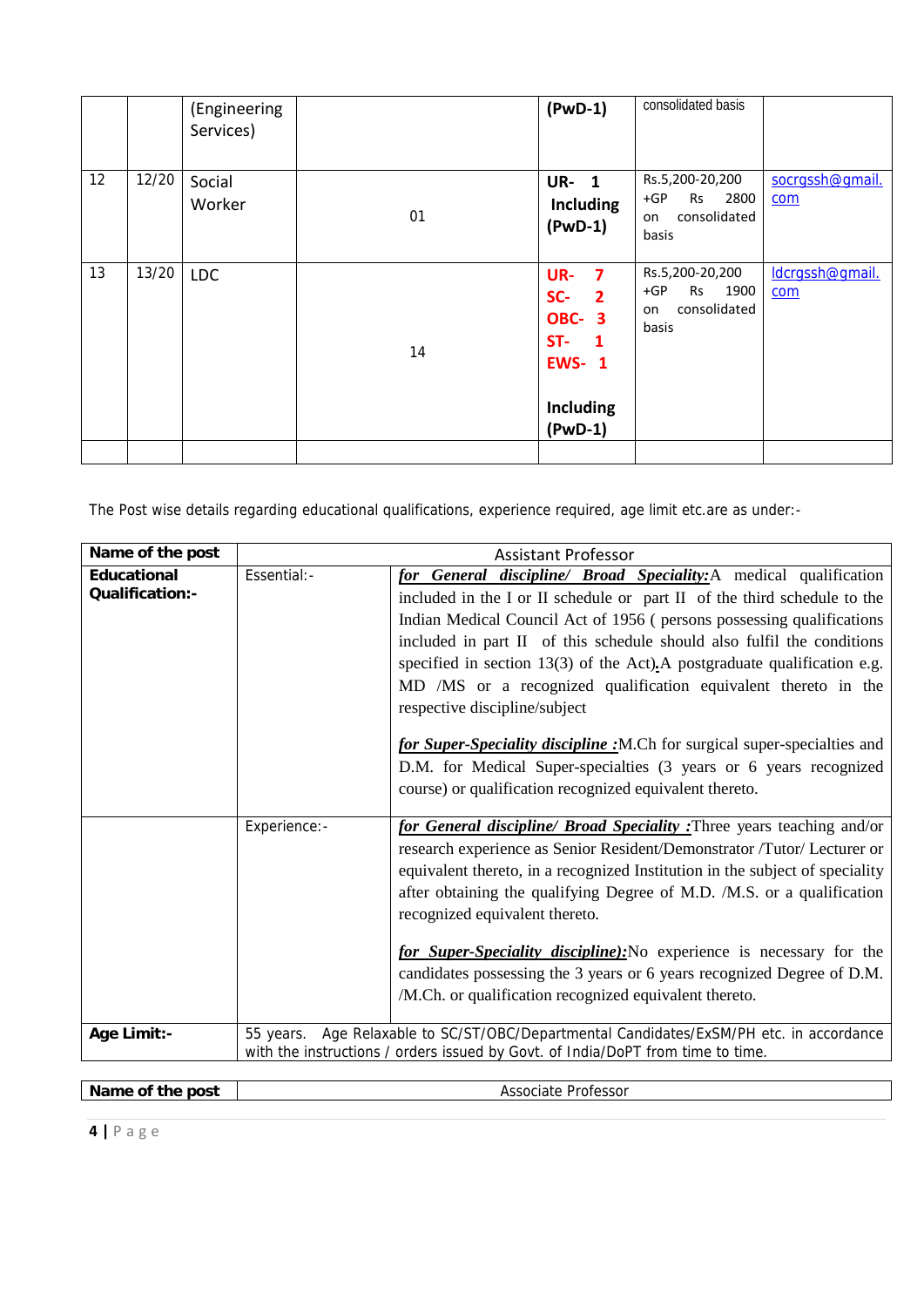| Educational     | Essential:-                            | for General discipline/ Broad Speciality: A medical qualification                                                                                                                                                                                                                                                                                                                                             |
|-----------------|----------------------------------------|---------------------------------------------------------------------------------------------------------------------------------------------------------------------------------------------------------------------------------------------------------------------------------------------------------------------------------------------------------------------------------------------------------------|
| Qualification:- |                                        | included in the I or II schedule or part II of the third schedule to the<br>Indian Medical Council Act of 1956 (persons possessing qualifications<br>included in part II of this schedule should also fulfil the conditions<br>specified in section $13(3)$ of the Act). A postgraduate qualification e.g.<br>MD /MS or a recognized qualification equivalent thereto in the<br>respective discipline/subject |
|                 |                                        | for Super-Speciality discipline : M.Ch for surgical super specialties and<br>D.M. for Medical Super-specialties (3 years or 6 year recognized<br>course) or qualification recognized equivalent thereto.                                                                                                                                                                                                      |
|                 | Experience:-                           | for General Discipline/ Broad Speciailty : Seven years teaching and/or<br>research experience (out of which at least 4 years as Assistant Professor)<br>in a recognized Institution in the subject of specialty, after obtaining the<br>qualifying Degree of M.D. /M.S. or a qualification recognized<br>equivalent thereto.                                                                                  |
|                 |                                        | for Super-speciality disciplines: Four years teaching and/or research<br>experience as Assistant Professor in a recognized Institution in the<br>subject of specialty, for the candidates possessing 3 years or 6 years<br>recognized D.M./M.Ch Degree in the respective discipline /subject or a<br>qualification recognized equivalent thereto.                                                             |
| Age Limit:-     | Govt. of India/DoPT from time to time. | 60 years or Up to the age of 66 years for Govt.retired.<br>Age Relaxable to SC/ST/OBC/<br>Departmental Candidates / ExSM/PH etc. in accordance with the instructions / orders issued by                                                                                                                                                                                                                       |

| Name of the post |              | Professor                                                                 |
|------------------|--------------|---------------------------------------------------------------------------|
| Educational      | Essential:-  | for General discipline/ Broad Speciality: A medical qualification         |
| Qualification:-  |              | included in the I or II schedule or part II of the third schedule to the  |
|                  |              | Indian Medical Council Act of 1956 (persons possessing qualifications     |
|                  |              | included in part II of this schedule should also fulfill the conditions   |
|                  |              | specified in section 13(3) of the Act). A postgraduate qualification e.g. |
|                  |              | MD /MS or a recognized qualification equivalent thereto in the            |
|                  |              | respective discipline/subject                                             |
|                  |              |                                                                           |
|                  |              | for Super-Speciality discipline : M.Ch for surgical super specialties and |
|                  |              | D.M. for Medical Super-specialties (3 years or 6 years recognized         |
|                  |              | course) or a qualification recognized equivalent thereto.                 |
|                  | Experience:- | for General disciplines/Broad Speciality) :Thirteen years teaching        |
|                  |              | and/or research experience (out of which at least 4 years as Assistant    |
|                  |              | Professor and 3 years as Associate Professor) in a recognized Institution |
|                  |              | in the subject of specialty after obtaining the qualifying Degree of      |
|                  |              | M.D./M.S. or a qualification recognized equivalent thereto.               |
|                  |              |                                                                           |
|                  |              | for Super-speciality discipline: Ten years teaching and/or research       |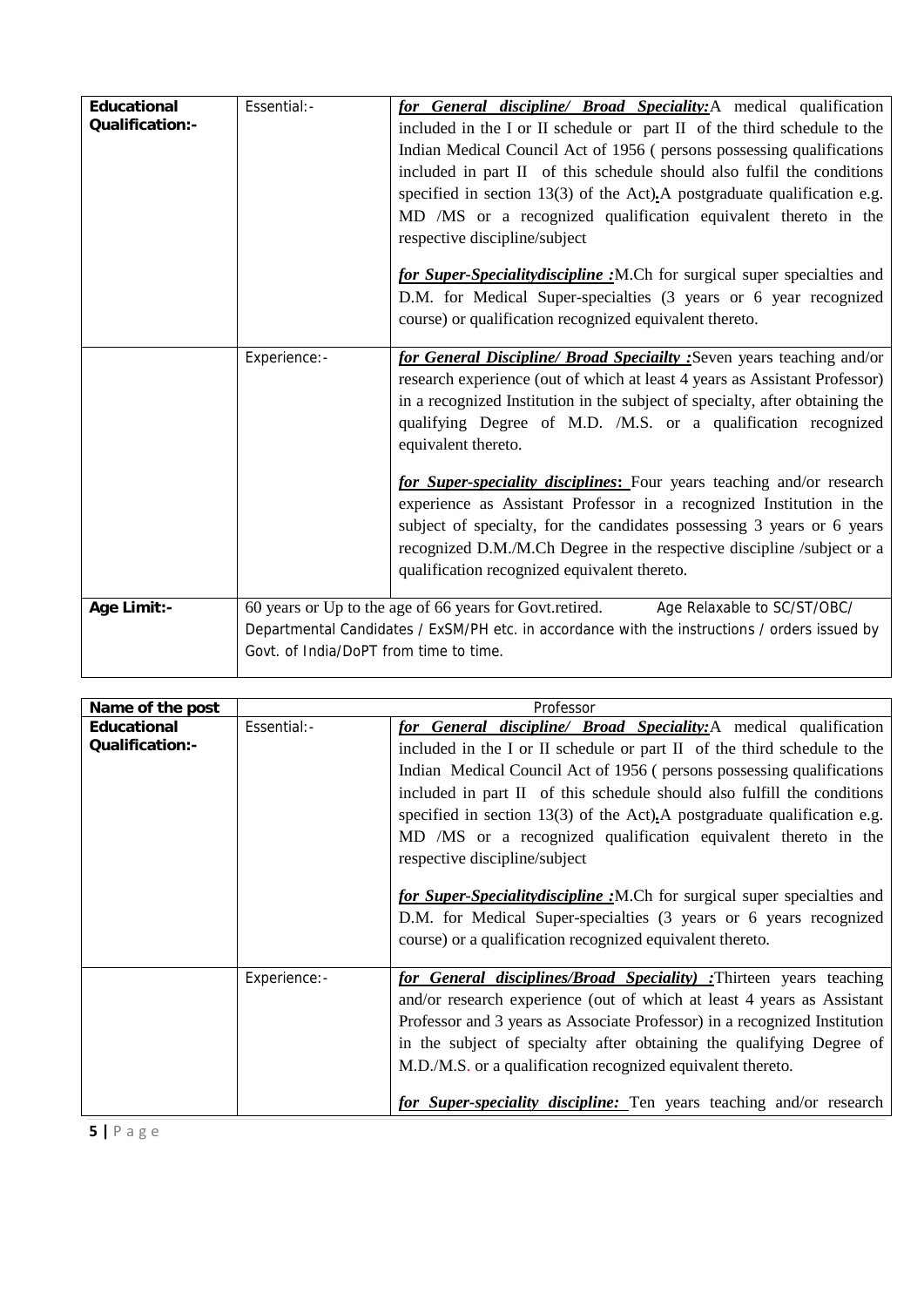|             | experience (out of which at least 4 years as Assistant Professor and 3<br>years as Associate Professor) in a recognized Institution in the subject of<br>specialty for the candidates possessing 3 years or 6 years recognized<br>D.M./M.Ch Degree in the respective discipline /subject or a<br>qualification recognized equivalent thereto. |  |
|-------------|-----------------------------------------------------------------------------------------------------------------------------------------------------------------------------------------------------------------------------------------------------------------------------------------------------------------------------------------------|--|
| Age Limit:- | 60 years or Up to the age of 66 years for Govt. retired.<br>Age Relaxable to SC/ST/OBC/<br>Departmental Candidates / ExSM/PH etc. in accordance with the instructions / orders issued by<br>Govt. of India/DoPT from time to time.                                                                                                            |  |

| Name of the post               |              | <b>Medical Officer</b>                                                                                                                                                                                                                                                                                                                                                    |
|--------------------------------|--------------|---------------------------------------------------------------------------------------------------------------------------------------------------------------------------------------------------------------------------------------------------------------------------------------------------------------------------------------------------------------------------|
| Educational<br>Qualification:- | Essential:-  | A medical qualification included in the I or II schedule or part II of the third<br>schedule to the Indian Medical Council Act of 1956 (persons possessing<br>qualifications included in part II of this schedule should also fulfill the<br>conditions specified in section 13(3) of the Act) or A MBBS degree from a<br>recognised institute by Indian Medical Council. |
|                                | Experience:- | Post qualification experience of at least 1 year from a NABH accredited<br>Hospital of minimum 200 beds/ worked either on regular/contract/<br>outsource basis in any National Health scheme/ hospital under Health &<br>Family Welfare GNCTD/ in any super speciality autonomous<br>hospital/organisation such as ONGC/HLL/BHEL/etc or equivalent as Medical<br>Officer. |
| Age Limit:-                    | 55 years.    | Age Relaxable to SC/ST/OBC/Departmental Candidates/ExSM/PH etc. in accordance<br>with the instructions / orders issued by Govt. of India/DoPT from time to time.                                                                                                                                                                                                          |

| Name of the post                              |             | Nursing Officer/Staff Nurse                                                                                                                                                                                                                                                                                                                                                                                                                                                                                                                                                                                                                                                                                                                                                                                                                                                                                                                                                                                                                                                                                                                                                                                                                                   |
|-----------------------------------------------|-------------|---------------------------------------------------------------------------------------------------------------------------------------------------------------------------------------------------------------------------------------------------------------------------------------------------------------------------------------------------------------------------------------------------------------------------------------------------------------------------------------------------------------------------------------------------------------------------------------------------------------------------------------------------------------------------------------------------------------------------------------------------------------------------------------------------------------------------------------------------------------------------------------------------------------------------------------------------------------------------------------------------------------------------------------------------------------------------------------------------------------------------------------------------------------------------------------------------------------------------------------------------------------|
| Educational<br>Qualification:-<br>Age Limit:- | Essential:- | Diploma General Nursing and Midwifery or 'A' Grade certificate in<br>Nursing from a recognized Institution under the Nursing Council of<br>India. Registered Nurse under Nursing Council of India and Post<br>qualification experience of at least 5 years from a NABH accredited<br>Hospital of minimum 200 beds/ worked either on regular/contract/<br>outsource basis in any National Health scheme/ hospital under Health &<br>Family Welfare GNCTD/ in any super speciality autonomous<br>hospital/organisation such as ONGC/HLL/BHEL/etc or equivalent as<br>Nursing Officer.<br>Or<br>Bachelor in Nursing Sciences or Post Basic Nursing course recognized<br>Institution under the Nursing Council of India. Registered Nurse under<br>Nursing Council of India and Post qualification experience of at least 2<br>years from a NABH accredited Hospital of minimum 200 beds/ worked<br>either on regular/contract/ outsource basis in any National Health<br>scheme/ hospital under Health & Family Welfare GNCTD/ in any super<br>hospital/organisation<br>speciality<br>autonomous<br>such<br>as<br>ONGC/HLL/BHEL/etc or equivalent as Nursing Officer.<br>50 years. Age Relaxable to SC/ST/OBC/Departmental Candidates/ExSM/PH etc. in accordance |
|                                               |             | with the instructions / orders issued by Govt. of India/DoPT from time to time.                                                                                                                                                                                                                                                                                                                                                                                                                                                                                                                                                                                                                                                                                                                                                                                                                                                                                                                                                                                                                                                                                                                                                                               |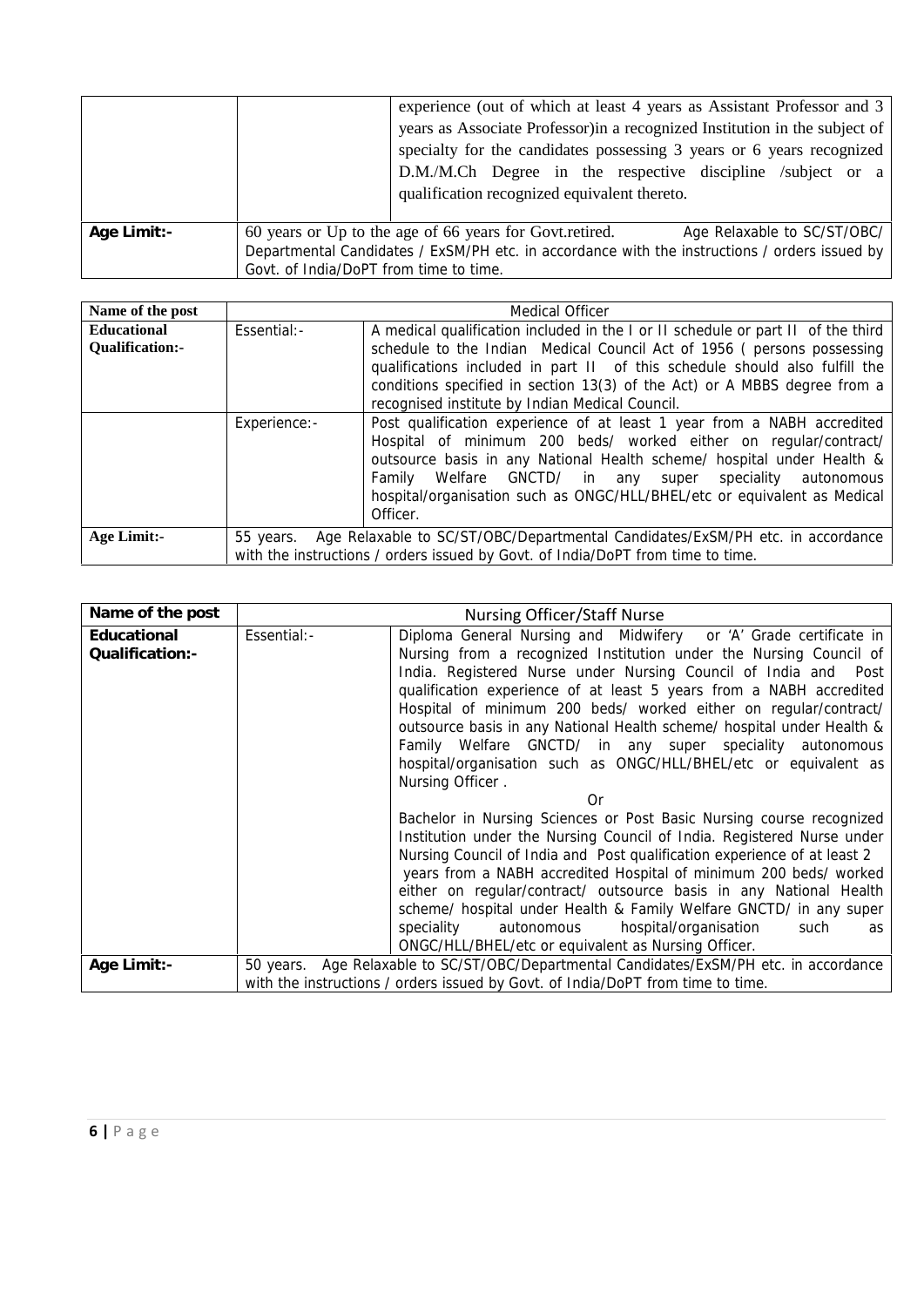| Name of the post            |              | Technician Grade I Blood Bank                                                                                                                                                                                                                                                                                                                                                                     |
|-----------------------------|--------------|---------------------------------------------------------------------------------------------------------------------------------------------------------------------------------------------------------------------------------------------------------------------------------------------------------------------------------------------------------------------------------------------------|
| Educational Qualification:- | Essential:-  | Matriculation/Hr.<br>Secondary/Sr.<br>Secondary<br>with<br>$1_{\cdot}$<br>science.<br>Diploma in M.L.T. from a recognized institution.<br>3. Post qualification 11 years experience as a Lab<br>Assistant<br><b>Blood</b><br>in.<br>a<br>Bank.<br>OR.<br>B.Sc (Medical Lab Technology) and Post qualification 08 years<br>Assistant<br>experience<br>as a Lab<br>in<br><b>Blood</b><br>a<br>Bank. |
|                             | Experience:- | Experience of NABL accredited labs/ a NABH accredited<br>Hospital of minimum 200 beds/ working either on<br>regular/contract/ outsource basis in any National Health<br>scheme/ hospital under Health & Family Welfare GNCTD/ in<br>any super speciality autonomous hospital/organisation such as<br>ONGC/HLL/BHEL etc or equivalent shall only be considered.                                    |
|                             | Desirable:-  | Nil                                                                                                                                                                                                                                                                                                                                                                                               |
| Age Limit:-                 | to time.     | 50 years. Age Relaxable to SC/ST/OBC/Departmental Candidates/ExSM/PH etc. in<br>accordance with the instructions / orders issued by Govt. of India/DoPT from time                                                                                                                                                                                                                                 |

| Name of the post    |              | Technician Grade II (Lab Technician/Dialysis/Blood Bank/Gastroenterology)                                                                 |
|---------------------|--------------|-------------------------------------------------------------------------------------------------------------------------------------------|
| Educational         | Essential:-  | 1. Matriculation/Hr. Secondary/Sr. Secondary with science.                                                                                |
| Qualification:-     |              | 2. Diploma in M.L.T. from a recognized institution.                                                                                       |
|                     |              | 3. Post qualification 05 years experience as a Lab Assistant in a                                                                         |
|                     |              | relevant group of laboratories as mentioned below.                                                                                        |
|                     |              |                                                                                                                                           |
|                     |              | (Biochemistry/Endocrine or Metabolic Lab./Dialysis Lab.<br>(Except<br>Australia Antigen Unit)/ Gastroenterology Lab. / Surgical & Medical |
|                     |              | Pathology/Blood<br>Lab/Pathology/Clinical<br>Bank/<br>Anatomy/Forensic                                                                    |
|                     |              | Medicine/Microbiology & Serology/Immunology/ Parasitology/ Physiology                                                                     |
|                     |              | / Pharmacology /Pharmacology/Animal House/ Allergy Clinics/Tissue                                                                         |
|                     |              | Collection Preservation).                                                                                                                 |
|                     |              | <b>OR</b>                                                                                                                                 |
|                     |              | B.Sc (Medical Lab Technology) and Post qualification 02 years                                                                             |
|                     |              | experience as a Lab Assistant in a relevant group of laboratories as                                                                      |
|                     |              | mentioned below.                                                                                                                          |
|                     |              | (Biochemistry/Endocrine or Metabolic Lab./Dialysis Lab.<br>(Except)                                                                       |
|                     |              | Australia Antigen Unit)/ Gastroenterology Lab. / Surgical & Medical                                                                       |
|                     |              | Pathology/Blood<br>Lab/Pathology/Clinical<br>Bank/<br>Anatomy/Forensic                                                                    |
|                     |              | Medicine/Microbiology & Serology/Immunology/ Parasitology/Physiology                                                                      |
|                     |              | / Pharmacology / Pharmacology/Animal House/ Allergy Clinics/Tissue                                                                        |
|                     |              | Collection Preservation).                                                                                                                 |
|                     | Experience:- | Experience of NABL accredited labs/ a NABH accredited Hospital of                                                                         |
|                     |              | minimum 200 beds/ working either on regular/contract/ outsource basis                                                                     |
|                     |              | in any National Health scheme/ hospital under Health & Family Welfare                                                                     |
|                     |              | GNCTD/ in any super speciality autonomous hospital/organisation such                                                                      |
|                     |              | as ONGC/HLL/BHEL etc or equivalent shall only be considered.                                                                              |
|                     | Desirable:-  | Nil                                                                                                                                       |
| Age Limit:-         |              | 50 years. Age Relaxable to SC/ST/OBC/Departmental Candidates/ExSM/PH etc. in accordance                                                   |
|                     |              | with the instructions / orders issued by Govt. of India/DoPT from time to time.                                                           |
| $7   P \text{ age}$ |              |                                                                                                                                           |
|                     |              |                                                                                                                                           |
|                     |              |                                                                                                                                           |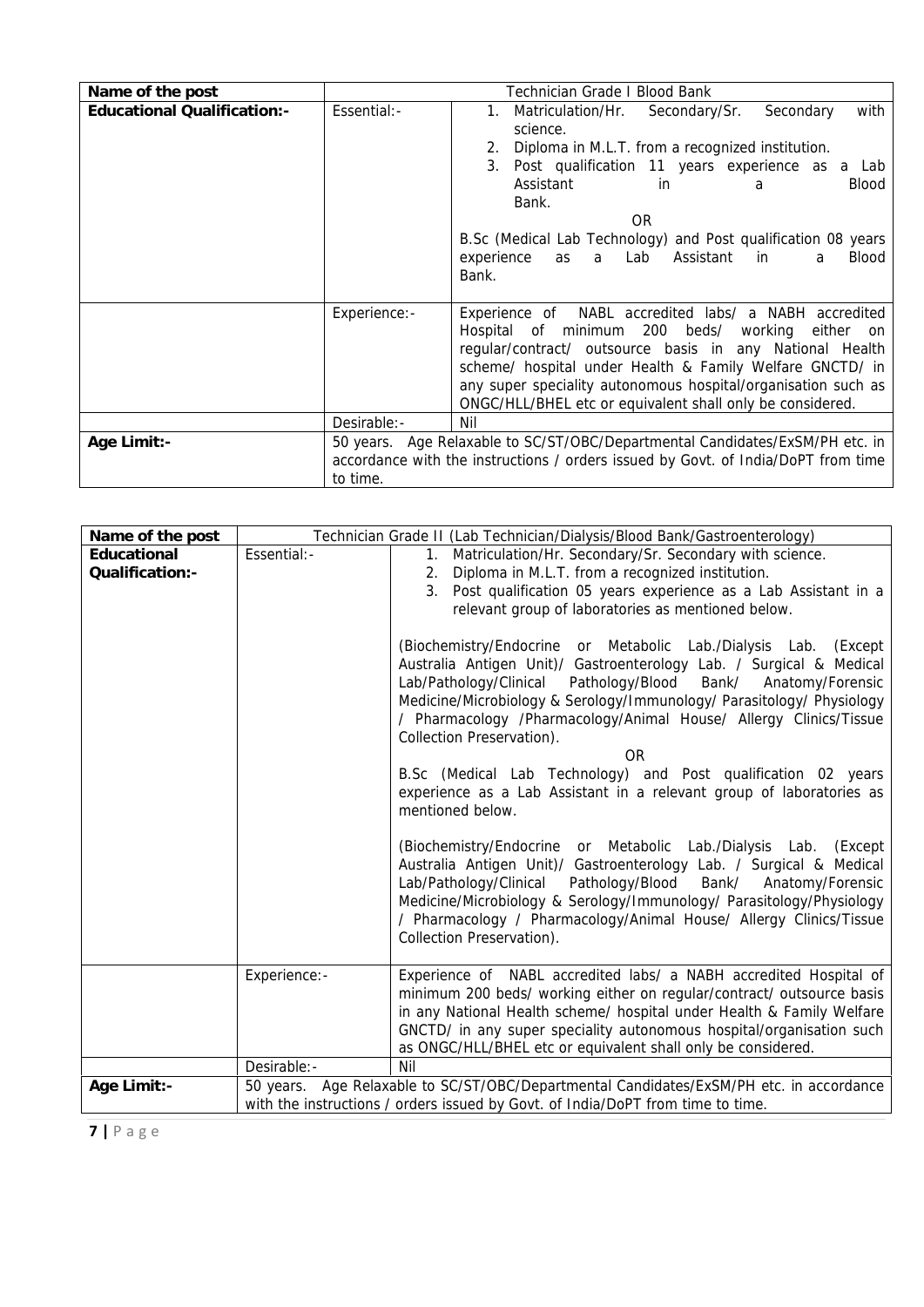| Name of the post                |              | Technician Grade II (Radiography Technician)                                                                                                                                                                                                                                                                                                                                                                                                                          |
|---------------------------------|--------------|-----------------------------------------------------------------------------------------------------------------------------------------------------------------------------------------------------------------------------------------------------------------------------------------------------------------------------------------------------------------------------------------------------------------------------------------------------------------------|
| Educational<br>Qualification: - | Essential:-  | Secondary 10+2 with science<br>recognized<br>from a<br>1. Sr. –<br>board/university.<br>Certificate (02 years course) in Radiography or Diploma (02 years<br>2.<br>course) in radiography or Radiological Technology 02 years from a<br>recognized Board.<br>Post qualification experience of at least 5 years as radiographer.<br>3.<br>OR.<br>B.Sc (Radiolography/Radiological Technology) and Post qualification<br>experience of at least 2 years as radiographer |
| Age Limit:-                     | Experience:- | Experience of NABL accredited labs/ a NABH accredited Hospital of<br>minimum 200 beds/ working either on regular/contract/ outsource basis<br>in any National Health scheme/ hospital under Health & Family Welfare<br>GNCTD/ in any super speciality autonomous hospital/organisation such<br>as ONGC/HLL/BHEL etc or equivalent shall only be considered.<br>50 years. Age Relaxable to SC/ST/OBC/Departmental Candidates/ExSM/PH etc. in accordance                |
|                                 |              | with the instructions / orders issued by Govt. of India/DoPT from time to time.                                                                                                                                                                                                                                                                                                                                                                                       |

| 0f<br>the<br>Name                      |              | Technician Grade II (CSSD Technician/OT technician/CTVS)                                                                                                                                                                                                                                                                                                                                                                                                                                                                                                                                                                                |
|----------------------------------------|--------------|-----------------------------------------------------------------------------------------------------------------------------------------------------------------------------------------------------------------------------------------------------------------------------------------------------------------------------------------------------------------------------------------------------------------------------------------------------------------------------------------------------------------------------------------------------------------------------------------------------------------------------------------|
| post<br>Educational<br>Qualification:- | Essential:-  | 1. Matriculation/Hr. Sec./Sr. Sec. (10+2) with Science from a recognized<br>institution / Board.<br>2. Operation room Asstt. Course/CSSD course/Perfusionist course/ from a<br>recognized institution.<br>3. 05 years experience in a relevant field mentioned below:-<br>Operation Theatre / CTVS / Perfusionist/ Neuro-Surgery/Gastro-<br>Anaesthesia/Workshop/ICU<br>Surgery/CSSD/Anaesthesia/Gas Plant/<br>Surgical/Resuscitation.<br><b>OR</b><br>1. B.Sc. from recognized university.<br>2. 02 years experience in a relevant field mentioned below:-<br>operation Theatres including Operation Theatre/CTS/Neuro-Surgery/Gastro- |
|                                        | Experience:- | Surgery / CSSD / Perfusionist/ Anaesthesia/Gas Plant/ Anaesthesia/ Workshop/<br>ICU Surgical / Resuscitation<br>Experience of NABL accredited labs/ a NABH accredited Hospital of minimum                                                                                                                                                                                                                                                                                                                                                                                                                                               |
|                                        |              | 200 beds/ working either on regular/contract/ outsource basis in any National<br>Health scheme/ hospital under Health & Family Welfare GNCTD/ in any super<br>speciality autonomous hospital/organisation such as ONGC/HLL/BHEL etc or<br>equivalent shall only be considered.                                                                                                                                                                                                                                                                                                                                                          |
|                                        | 50 years.    | Age Relaxable to SC/ST/OBC/Departmental Candidates/ExSM/PH etc. in accordance<br>with the instructions / orders issued by Govt. of India/DoPT from time to time.                                                                                                                                                                                                                                                                                                                                                                                                                                                                        |

| the<br>Name<br>0Ť<br>post       |             | Technician Grade II (Cardiology Technician/Pulmonology)                                                                                                      |
|---------------------------------|-------------|--------------------------------------------------------------------------------------------------------------------------------------------------------------|
| Educational<br>Qualification: - | Essential:- | Matriculation/Hr. Secondary/ $10+2$ with science and 05 years experience in<br>any of relevant group of Laboratories (NABL/NABH accreditied) or laboratories |
| $8$   Page                      |             |                                                                                                                                                              |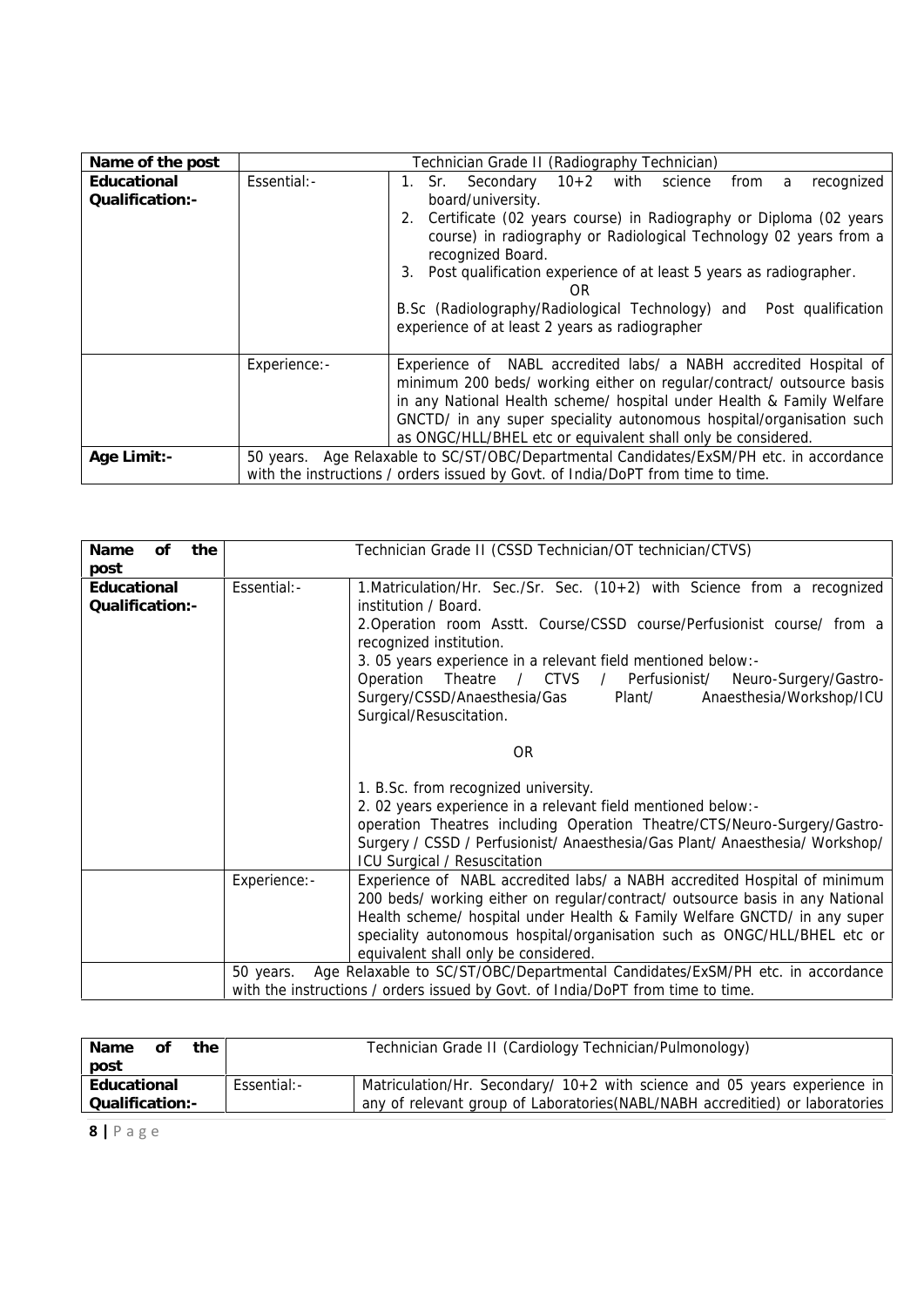|             |              | (Cardiology/RespiratoryLabs/EEG/CathLab/CCU/<br>ECG.<br>Echo/<br>Lab.<br>as<br>Assistant.                                                                                                                                                                                                                                                                   |
|-------------|--------------|-------------------------------------------------------------------------------------------------------------------------------------------------------------------------------------------------------------------------------------------------------------------------------------------------------------------------------------------------------------|
|             |              | OR.<br>B.Sc( MLT course) with 02 years experience in any of these groups of                                                                                                                                                                                                                                                                                 |
|             |              | laboratories (NABL/NABH accreditied) or laboratories (Cardiology/ Respiratory<br>Labs/EEG/Cath Lab/CCU/Echo/ECG.) as Lab. Assistant.                                                                                                                                                                                                                        |
|             | Experience:- | Experience of NABL accredited labs/ a NABH accredited Hospital of minimum<br>200 beds/ working either on regular/contract/ outsource basis in any National<br>Health scheme/ hospital under Health & Family Welfare GNCTD/ in any super<br>speciality autonomous hospital/organisation such as ONGC/HLL/BHEL etc or<br>equivalent shall only be considered. |
| Age Limit:- | 50 years.    | Age Relaxable to SC/ST/OBC/Departmental Candidates/ExSM/PH etc. in accordance<br>with the instructions / orders issued by Govt. of India/DoPT from time to time.                                                                                                                                                                                            |

| Name of the post               |              | Dietician                                                                                                                                                                                                                                                                                                                                             |
|--------------------------------|--------------|-------------------------------------------------------------------------------------------------------------------------------------------------------------------------------------------------------------------------------------------------------------------------------------------------------------------------------------------------------|
| Educational<br>Qualification:- | Essential:-  | Degree in Science with Home Science/Home Economics as a subject from a<br>recognized University and two years working experience.<br>or<br>Diploma or certificate in Dietary from a recognized institution with at least<br>five year experience of working as a assistant Dietician.                                                                 |
|                                | Experience:- | Experience of a NABH accredited super specialty Hospital of minimum 200<br>beds/ working either on regular/contract/ outsource basis in any National<br>Health scheme/ hospital under Health & Family Welfare GNCTD/ in any super<br>speciality autonomous hospital/organisation such as ONGC/HLL/BHEL etc or<br>equivalent shall only be considered. |
| Age Limit:-                    | 50 years.    | Age Relaxable to SC/ST/OBC/Departmental Candidates/ExSM/PH etc. in accordance<br>with the instructions / orders issued by Govt. of India/DoPT from time to time.                                                                                                                                                                                      |

| Name of the post |              | Pharmacist                                                                              |
|------------------|--------------|-----------------------------------------------------------------------------------------|
| Educational      | Essential:-  | B. Pharmacy from a institute recognized by the Pharmacy Council of                      |
| Qualification: - |              | India and registered as Pharmacist under the Pharmacy Act, 1948.                        |
|                  | Experience:- | Post qualification experience of at least 2 years as pharmacist, handling               |
|                  |              | pharmacy or drug & surgical store or procurement from a NABH                            |
|                  |              | accredited Super Speciality Hospital of minimum 200 beds/ working                       |
|                  |              | either on regular/contract/ outsource basis in any National Health                      |
|                  |              | scheme/ hospital under Health & Family Welfare GNCTD/ in any super                      |
|                  |              | speciality autonomous hospital/organisation such as ONGC/HLL/BHEL                       |
|                  |              | etc or equivalent shall only be considered.                                             |
| Age Limit:-      |              | 50 years. Age Relaxable to SC/ST/OBC/Departmental Candidates/ExSM/PH etc. in accordance |
|                  |              | with the instructions / orders issued by Govt. of India/DoPT from time to time.         |

| Name of the post                |              | Physiotherapist                                                                                                                                                                                                                                                |
|---------------------------------|--------------|----------------------------------------------------------------------------------------------------------------------------------------------------------------------------------------------------------------------------------------------------------------|
| Educational<br>Qualification: - | Essential:-  | 10 + 2 with Science and Diploma Physiotherapy from recognized Institution<br>and Five years Experience as Physiotherapist.                                                                                                                                     |
|                                 |              | OR.<br>Degree in Physiotherapy from recognized Institution and two years                                                                                                                                                                                       |
|                                 | Experience:- | Experience as Physiotherapist<br>Experience of NABL accredited labs/ a NABH accredited Hospital of minimum<br>200 beds/ working either on regular/contract/ outsource basis in any<br>National Health scheme/ hospital under Health & Family Welfare GNCTD/ in |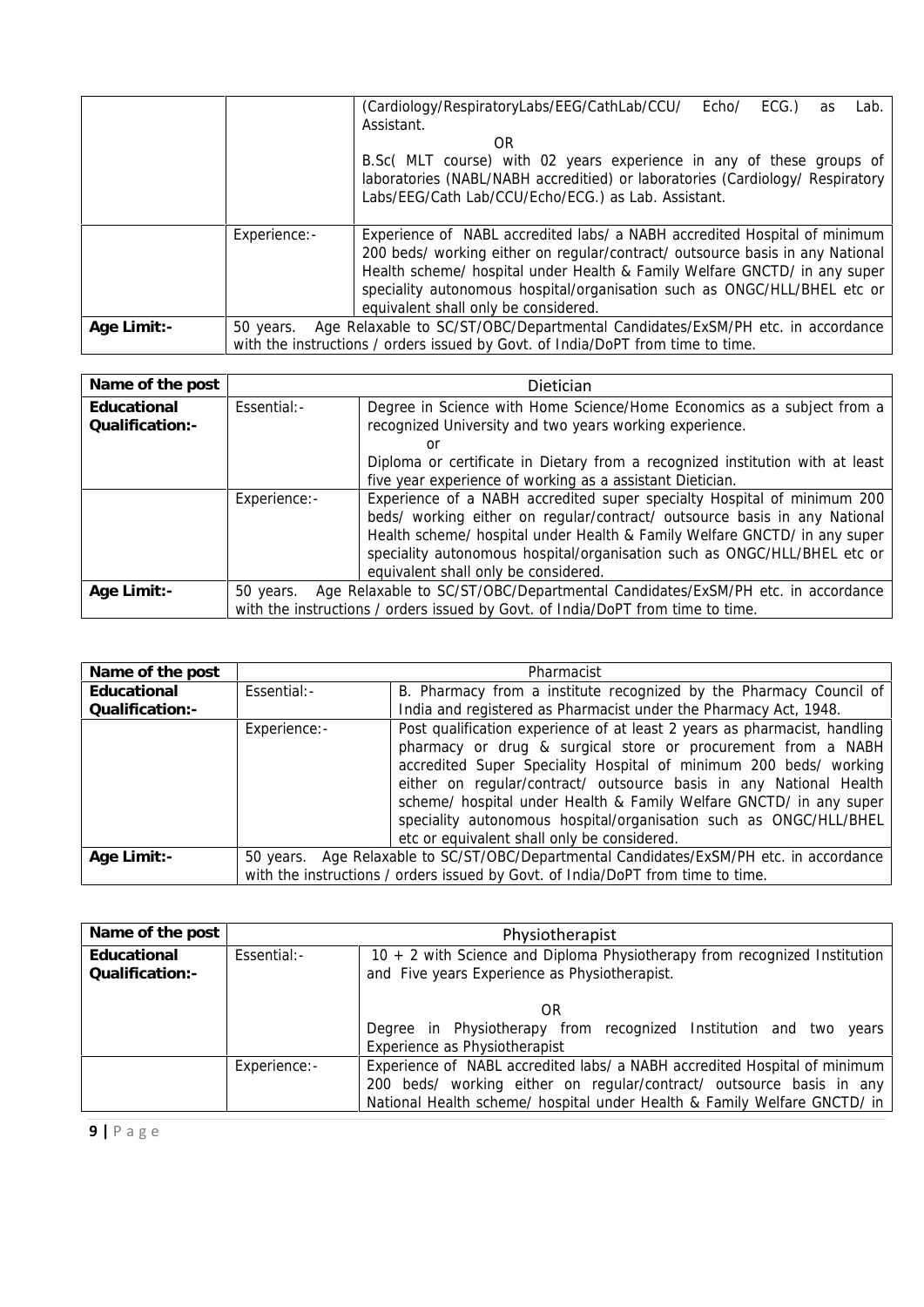|             |                                                                                 | any | super |  | speciality autonomous hospital/organisation<br>ONGC/HLL/BHEL etc or equivalent shall only be considered. | such | as |
|-------------|---------------------------------------------------------------------------------|-----|-------|--|----------------------------------------------------------------------------------------------------------|------|----|
| Age Limit:- | with the instructions / orders issued by Govt. of India/DoPT from time to time. |     |       |  | 50 years. Age Relaxable to SC/ST/OBC/Departmental Candidates/ExSM/PH etc. in accordance                  |      |    |

| Name of the post                |              | Office Superintendent (Engineering Services)                                                                                                                                                                                                                                                        |
|---------------------------------|--------------|-----------------------------------------------------------------------------------------------------------------------------------------------------------------------------------------------------------------------------------------------------------------------------------------------------|
| Educational<br>Qualification: - | Essential:-  | Degree in Electronics & Instrumentation Engineering from a recognized<br>University.                                                                                                                                                                                                                |
|                                 | Experience:- | Post<br>qualification 5 years experience in taking care of<br>Electrical/Electronics Engineering services in a 200 or more bedded<br>Super Speciality Govt. Hospital/ Hospital under autonomous<br>body/National or state health scheme/NRHM working either on<br>regular/contract/ outsource basis |
| Age Limit:-                     |              | 50 years. Age Relaxable to SC/ST/OBC/Departmental Candidates/ExSM/PH etc. in accordance<br>with the instructions / orders issued by Govt. of India/DoPT from time to time.                                                                                                                          |

| Name of the post               |              | <b>Medical Social Worker</b>                                                                                                                                                                                                                                                                                                                                                          |
|--------------------------------|--------------|---------------------------------------------------------------------------------------------------------------------------------------------------------------------------------------------------------------------------------------------------------------------------------------------------------------------------------------------------------------------------------------|
| Educational<br>Qualification:- | Essential:-  | Post Graduate Degree in Social Science from Recognized University.                                                                                                                                                                                                                                                                                                                    |
|                                | Experience:- | At least 6 months experience as Medical social worker from a NABH<br>accredited Hospital of minimum 200 beds/ working either on<br>regular/contract/ outsource basis in any National Health scheme/<br>hospital under Health & Family Welfare GNCTD/ in any super speciality<br>autonomous hospital/organisation such as ONGC/HLL/BHEL etc or<br>equivalent shall only be considered. |
|                                | Desirable:-  | Nil                                                                                                                                                                                                                                                                                                                                                                                   |
| Age Limit:-                    | 50 years.    | Age Relaxable to SC/ST/OBC/Departmental Candidates/ExSM/PH etc. in accordance<br>with the instructions / orders issued by Govt. of India/DoPT from time to time.                                                                                                                                                                                                                      |

| the<br>Name<br>of<br>post       |              | LDC.                                                                                                                                                                                                                                                                                                                                                                                   |
|---------------------------------|--------------|----------------------------------------------------------------------------------------------------------------------------------------------------------------------------------------------------------------------------------------------------------------------------------------------------------------------------------------------------------------------------------------|
| Educational<br>Qualification: - | Essential:-  | Graduation from a recognized Board or University.<br>Knowledge of working with MS Office (word, excel, Power Point) and typing<br>skills on Computers                                                                                                                                                                                                                                  |
|                                 | Experience:- | Post qualification 2 years experience of clerical work from a NABH<br>accredited Hospital of minimum 200 beds/ working either on<br>regular/contract/ outsource basis in any National Health scheme/ hospital<br>under Health & Family Welfare GNCTD/ in any super speciality autonomous<br>hospital/organisation such as ONGC/HLL/BHEL etc or equivalent shall only be<br>considered. |
| Age Limit:-                     | 50 years.    | Age Relaxable to SC/ST/OBC/Departmental Candidates/ExSM/PH etc. in accordance<br>with the instructions / orders issued by Govt. of India/DoPT from time to time.                                                                                                                                                                                                                       |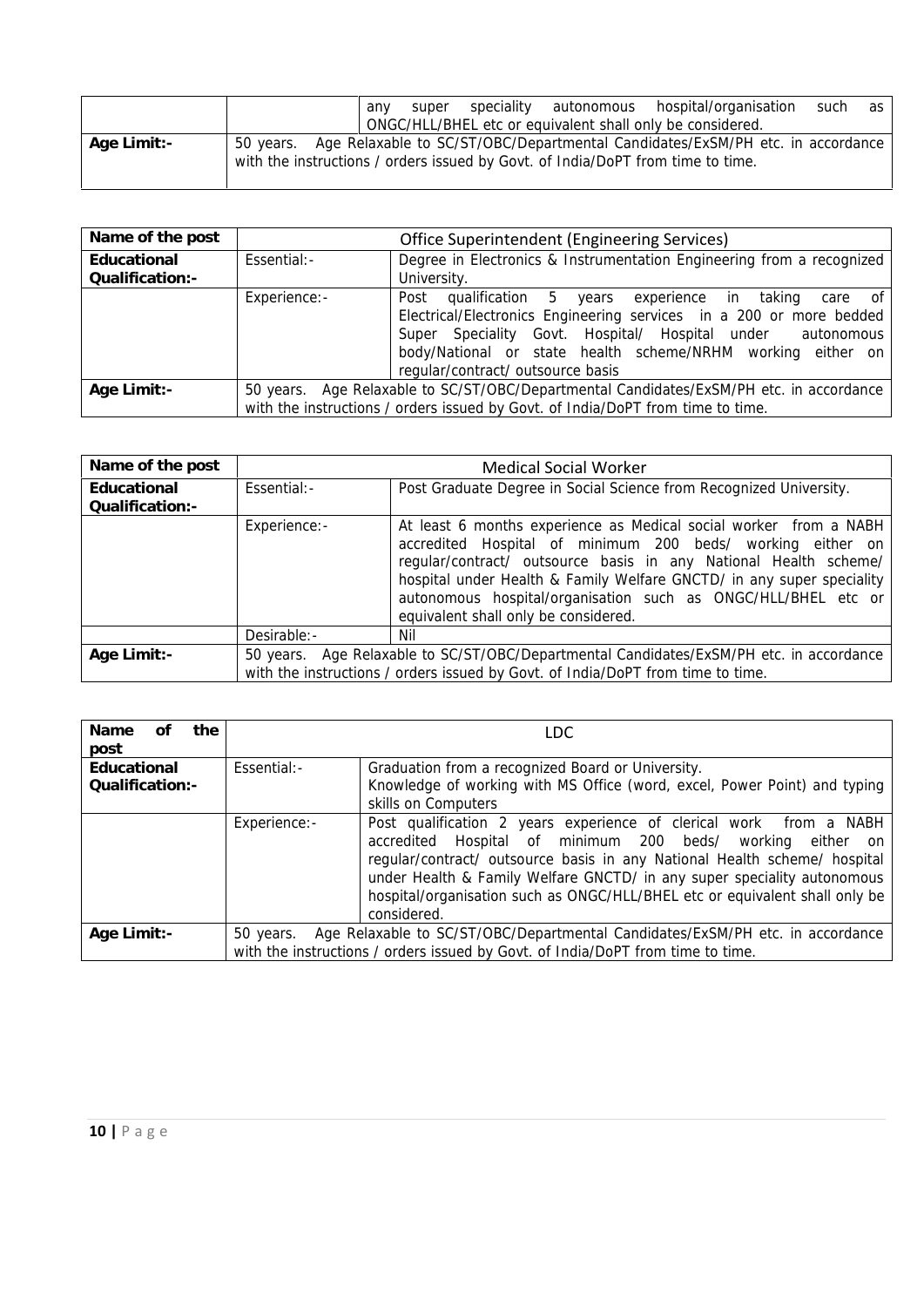#### **IMPORTANT INSTRUCTIONS.**

- 1. The selection to all posts shall be in accordance with the Memorandum of Association (MOA) of Rajiv Gandhi Super Speciality Hospital Society (RGSSH), Copy of MOA available on website www.rgssh.in.
- 2. Any information, notice or any corrigendum in regard to vacancy notice advertisement No 1/2020 shall only be available on website www.rgssh.in.
- 3. The number of posts in various categories can vary (may increase or decrease) at the time of final selection.
- 4. In case of non availability of candidates for any of advertised post under any of reserved category, the posts shall be filled on adhoc basis through common waiting list for a period till 21.02.2021 or till the release of the next recruitment notice for the said post whichever is earlier. These adhoc appointments may be further extended by the Director, RGSSH on yearly basis or till the release of the next recruitment notice for the said post whichever is earlier.
- 5. Waiting list equivalent to 100 % of the total vacancies( category wise) shall be shortlisted to be kept as panel for appointment against vacancies/expected vacancies arising during the year 2020-21 before 28.02.21, however the waitlist shall stand cancelled on 1.03.21 or in case of release of fresh recruitment notice for the said category.
- 6. Reservation of posts under various categories, as well as age relaxation etc shall be applicable as per Govt. Rules. Benefit of reservation for various categories i.e. SC/ST/OBC etc. shall be given as per the policy of Govt. of NCT of Delhi.
- 7. Candidates claiming OBC/SC/ST/any other reservation benefits MUST enclose/upload a copy of valid certificate acceptable under the rules of the Govt. of NCT of Delhi.
- 8. Candidates belonging to Medical fields must be registered with the Delhi Medical Council (DMC) for the qualifications claimed to be possessed by them. Candidates possessing qualification but not registered with DMC with those qualification shall not be considered till they produce the requisite registration certificate with the qualifications claimed to be possessed by them from DMC.
- 9. Higher start in salary in the given pay scale or appointment to a higher post (like Associate Professor, in the corresponding pay as per the pay scales prevailing at AIIMS) could be considered for outstanding candidates having longer &/or special experience and found exceptionally well-qualified and eligible for the higher pay/post by the Selection Committee of the Institute.
- 10. No other mode for submission of application shall be accepted except e-mail. For any clarification and scheme of selection the candidates must read the instructions carefully and visit the website of the RGSSH, before applying for the post(s) concerned.
- Card, Printout of the a<br>verification of documen<br>be considered unless it<br>11 | P a g e 11. The successful candidates will be required to submit legible Self attested copies of the documents, Aadhaar Card, Printout of the application e-mailed to RGSSH showing day, date and time of mail at the time of verification of documents before final joining (any information contained in the attached certificates shall not be considered unless it is claimed in the application form).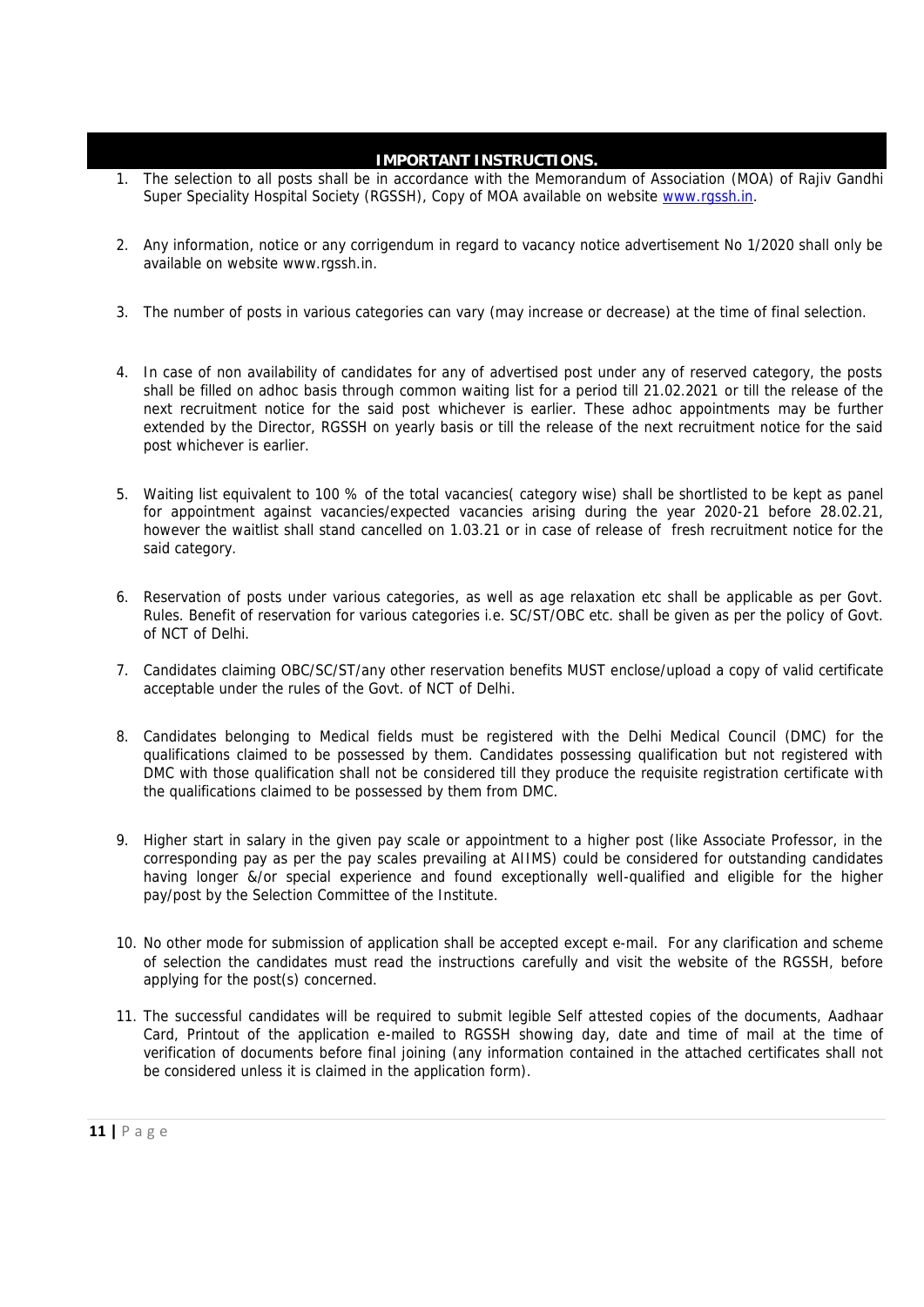- 12. No EXAMINATION FEES is required to be paid by any applicant in view of COVID-19 Epidemic in Delhi State.
- 13. **MODE OF SELECTION:** The selection shall be made purely on merit (marks scored in academic qualification, higher qualification then minimum qualification as per recruitment rules & higher experience basis only) for all the posts except post code 01/20, 02/20, 03/20 & 04/20 where selection shall be done on basis of Interview. For detailed scheme of selection visit www.rgssh.in.
- 14. For post code 01/20, 02/20 & 03/20 where candidates do not posses Post graduate degree in particular relevant field, the post graduate degree in nearest related field along with the experience in particular surgical field shall be considered.
- 15. The RGSSH makes provisional selection of the candidates initially on the basis of information provided in the application and documents/certificates provided by the candidate at the time of submission of application form, further the documents shall be verified and the authenticity of documents/certificates may be cross checked till 28.02.21 before finally appointing the candidate(s). Therefore, the provisional selection of a candidate does not confer upon him/her any right of appointment unless the Appointing Authority is satisfied, after such inquiry as may be considered necessary, that the candidate is suitable in all respects for appointment to the post.
- 16. Experience certificate issued by competent authority, Head, Human Resource department or any equivalent authority shall only be considered. All experience certificates must have email address of the issuing institute and in case where email address is not there, candidates are advised to write the email address of the institute so that the certificates may be verified for its authenticity.
- 17. Experience of Multi speciality Hospital shall not be considered as Super speciality Hospital Experience.
- 18. **ELIGIBILITY CRITERIA:** (i) The candidate must be a citizen of India. (ii) The educational qualification, age, experience etc. as stipulated in advertisement shall be determined as on the closing date of submission of application. The RGSSH would treat as recognized coursed all or any of the following:- A. All paramedical courses run by the hospitals of Delhi Govt., Central Govt. and State governments. B. All paramedical courses being run by Indian Medical Association and Chirstian College of Nursing (St. Stephen Hospital). C. All paramedical courses approved by all India Council of technical Education and State Boards of Technical Education. D. All paramedical courses conducted by the Universities approved by (UGC).

#### **19. GENERAL INSTRUCTIONS FOR CANDIDATES**

- (i) The RGSSH reserves the right to reject the candidature of any ineligible candidate at any stage of recruitment.
- (ii) The Director, RGSSH reserves the right to cancel a part of or entire process of recruitment or a part of it due to practice of unfair means, cheating or other irregularities/malpractice noticed by the RGSSH/ Any administrative reason(s) or even without assigning any reason thereof.
- (iii) The RGSSH reserves the right to cancel or modify the advertisement or part of it at any stage and information in this respect shall only be made available on the website www.rgssh.in. No corrigendum or addendum shall be published in any newspaper after the initial Advertisement Notice. Therefore, the applicants are advised to visit the website of the hospital regularly for updating their information regarding this recruitment. RGSSH shall not be liable to be held responsible for any lack of timely information to the applicant in matters related to this recruitment notice. The numbers of vacancies are provisional and subject to change (increase or decrease).
- **12** are provisional a<br>
(iv) Abbreviations u<br>
Scheduled Trit<br>
Handicapped,<br> **12** | P a g e (iv) Abbreviations used are denoted as under: (ix) UR-Unreserved (General), SC- Scheduled Caste, ST- Scheduled Tribe, OBC- Other Backward Classes, PwD/PH-Persons with Disabilities/Physically Handicapped,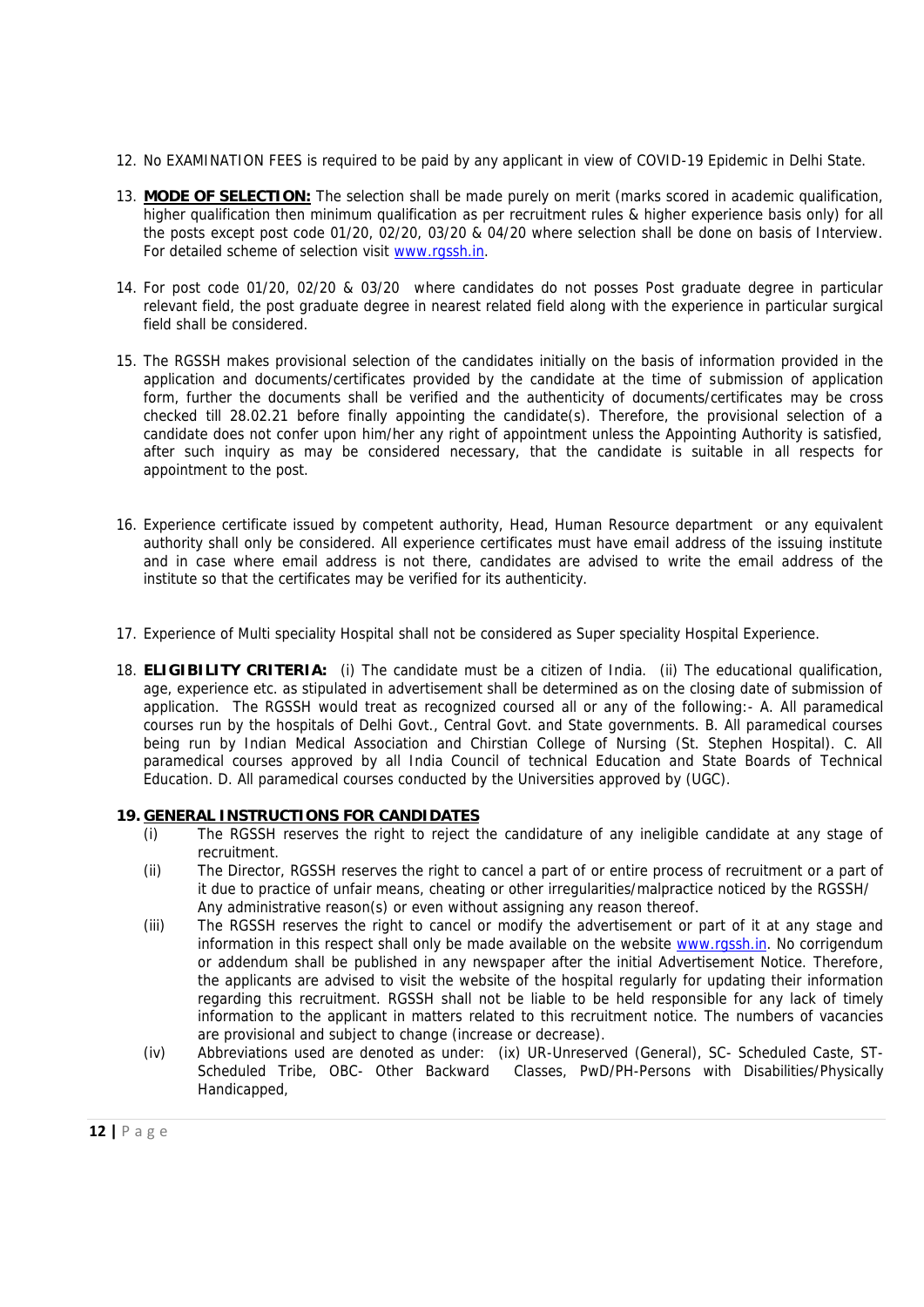- (v) In case there is any discrepancy among the English or Hindi version of advertisement/ information, the English version will be treated as final.
- (vi) If any candidate uses offensive/abusive/foul language / obscene picture he/she will be liable for necessary penal action under relevant provision of the IT Act.
- (vii) The application forms and details of rules, eligibility criteria etc. is available on websites www.rgssh.in.
- (viii) The decision of the RGSSH regarding selection of the candidates shall be final and binding.<br>(ix) In case of pensioners drawing pension from consolidated fund of India and being appointer
- In case of pensioners drawing pension from consolidated fund of India and being appointed in RGSSH through selection, the drawn basic pension and dearness allowance on the basic pension shall be liable to be deducted from the consolidated due emoluments.
- (x) Furnishing wrong information or suppression of facts shall lead to rejection of application/selection and penal action by the RGSSH, as deemed fit be initiated, even if the applicant has been selected and has joined the RGSSH on the basis of the information submitted in the application form.
- (xi) Canvassing in any form is strictly prohibited and shall lead to outright rejection of the application.
- (xii) Applications received after the due date and time for whatever reason shall not be considered and will be duly rejected.
- (xiii) Litigations, if any, shall be subject to the exclusive jurisdiction of Delhi Court only.

#### 20. **ADDITIONAL/CONDITIONS**

- a. In the event of non-availability of suitable candidates for advertised posts, the positions can be filled up by giving relaxation in eligibility criteria/conditions/recruitment rules by the Director,RGSSH.
- b. Private practice is not allowed. However, NPA is admissible to medical graduates only.
- c. Application for applying on deputation or Application from employees working in Central/State Government Deptt./Public Sector Undertakings & Govt. funded research agencies must be accompanied by the letter of information submitted to parent organisation regarding above application. 'No Objection Certificate' from the employer needs to be produced at the time of joining.
- d. Detailed job responsibilities attached with the post shall be provided along with the appointment offer, if selected for this Institute.

DIRECTOR

RAJIV GANDHI SUPER SPECIALITY HOSPITAL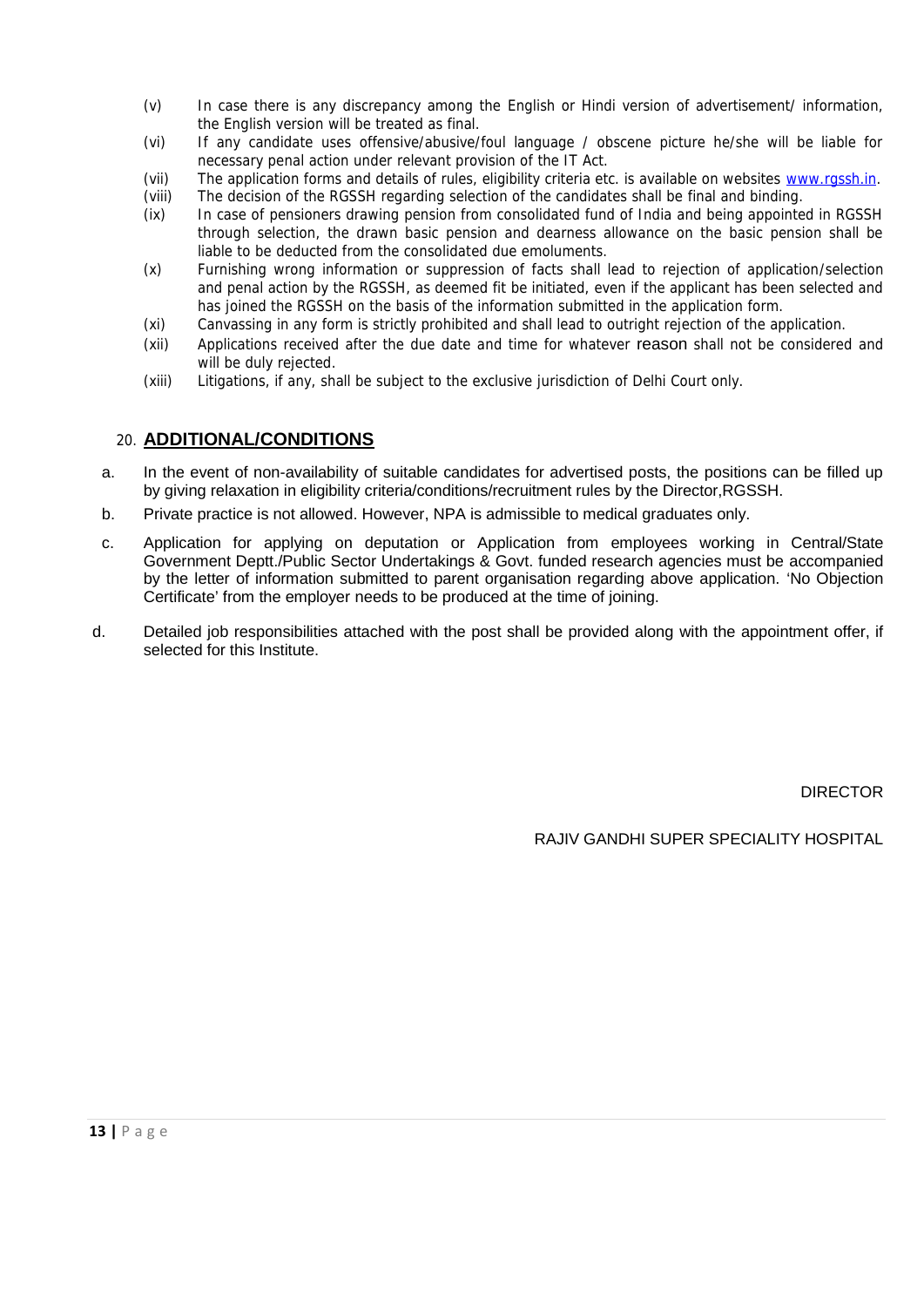# **DUTIES AND RESPONSIBILITIES OF STAFF OF THE INSTITUTE**

#### **IMPORTANT GUIDELINES TO BE FOLLOWED BY ALL THE STAFF OF THE RGSSH –**

- 1. All the staff of the Institute shall maintain discipline and follow all the Rules and Regulations of the Institute, as existing at any given point of time.
- 2. All the staff shall function as a '**Brand Ambassador'** of the Institute and discharge his/her responsibilities in such a manner that it contributes to the growth of the Institute in achieving all the Aims and Objectives of the Institute in true letter and spirit.
- 3. All the staff shall ensure complete honesty in all the activities of the Institute at all times. The Institute follows the policy of **'Zero Tolerance' for corruption in any form**.
- 4. All staff shall maintain highest degree of professional conduct always and provide care to the patients with compassion and cooperation and shall ensure that no inconvenience in any form is caused to the patients because of any functionary the Institute.
- 5. In case of any exigency, the available staff shall discharge all his responsibilities to his/her full capabilities and with the resources at his disposal as per the needs of the situation without waiting for anybody else at that time.
- 6. Normally there are shift working hours of the Institute. However, the staff at the Institute may be called for duty at any time of the day or night in shifts as per the needs of the Institution. Duty hours in a single shift shall normally not exceed beyond 8 hours, subject to exigencies of work and convenience of fellow colleagues.
- 7. Staff normally required to be functioning on 'round-the-clock' shifts basis, shall not leave unless the next person on duty has reported and has duly taken over the charge of his/her shift. Duty hours for such shifts shall be fixed as per the convenience of the majority of the staff.
- 8. No staff of the Institute shall indulge in use of tobacco or any other prohibited intoxicant in any form while in the Institute premises and shall ensure that his visitors too observe this rule.
- 9. No staff at any level at any stage shall participate in any strike, agitation or any such form of protest, which directly or indirectly might disturb patient care services at the Institute or which might bring disrepute to the Institute in any form.
- 10. While on duty, the staff shall wear neat, clean and properly ironed uniform/dress, as prescribed for various categories of employees of the Institute.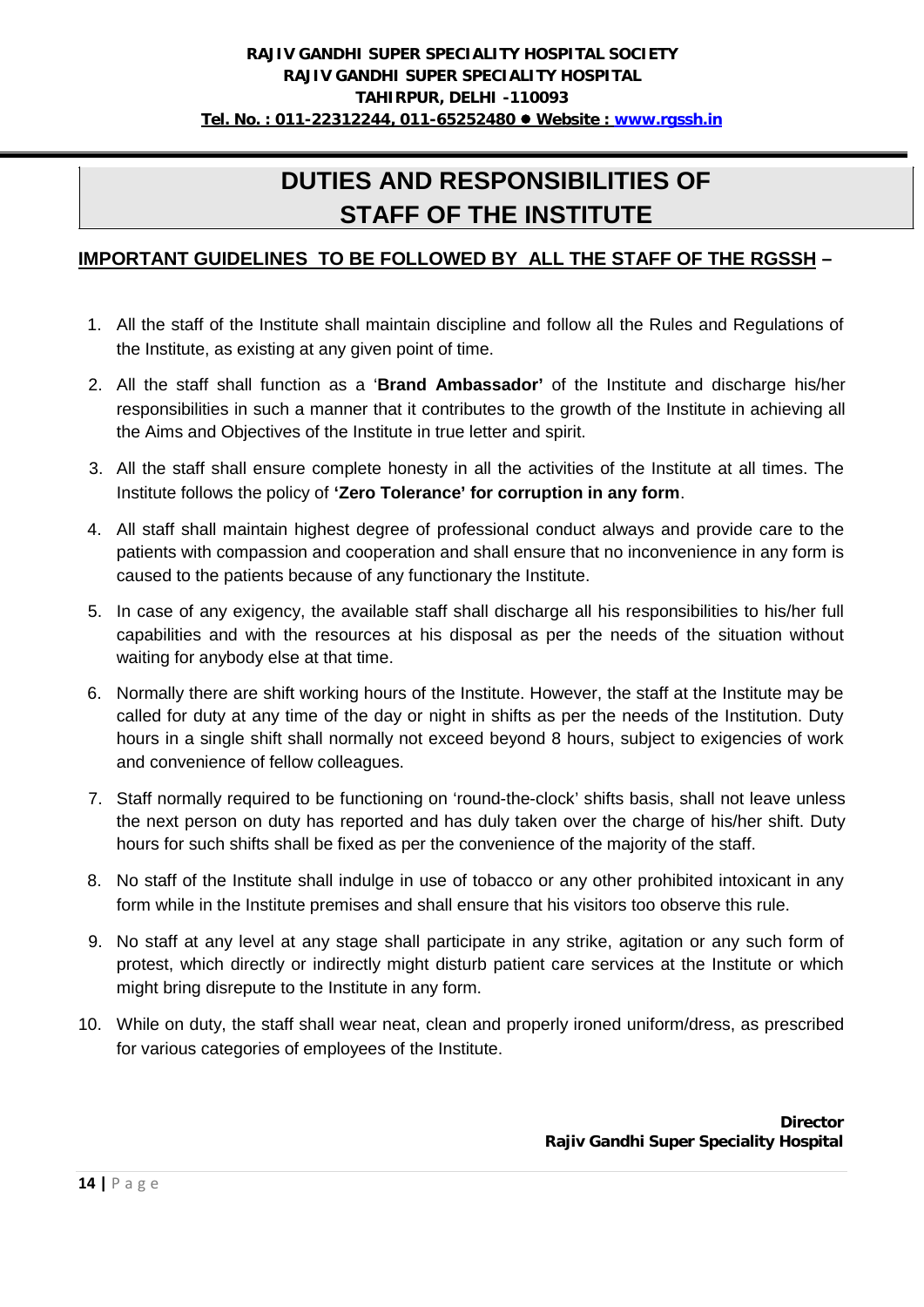#### **INSTRUCTIONS FOR THE APPLICANT**

- **1.** All appointments at RGSSH are on 'Contract Basis',
	- 1. This application form MUST be neatly filled/ typed and signed by the applicant on each page of the application and only its pdf format shall be attached with the e-mail. The candidate shall ensure that all attached pdf are easily legible to be read, non legible pdf shall be duly rejected.
	- 2. Annexure I of application form, **UNDERTAKING** to be given in the main body of the email while applying for the post and its pdf copy to be attached along with the email.
	- 3. Each page of application form be signed by the candidate and in case, if not signed by the candidate application form shall be liable to be rejected.
	- 4. Application forms with overwriting/cuttings shall be duly rejected.
	- 5. Attach with e-mail self-attested copies of certificates, testimonials, and other relevant documents which support your claim for your eligibility for the applied post in pdf format only. Documents attached in other format like .jpg etc will not be accepted and application form will be duly rejected.
	- 6. In case self attested documents are not attached, application will be rejected.
	- **7.** All columns MUST be completed in figures and/or in words. Fill up 'Not Applicable/Not Available' where the information is not applicable or not available; but **DO NOT** leave any column blank.

# **APPLICATION FORM**

| $ 1\rangle$                               |                                                                                           |
|-------------------------------------------|-------------------------------------------------------------------------------------------|
| 2.                                        | <b>Passport size</b>                                                                      |
| 3.                                        | photograph of<br>candidate duly                                                           |
| 4.                                        | signed by himself                                                                         |
|                                           |                                                                                           |
|                                           |                                                                                           |
|                                           | Age in Years ______ Months ______ Days_______ (As on last date of receipt of Application) |
|                                           |                                                                                           |
|                                           |                                                                                           |
|                                           |                                                                                           |
|                                           |                                                                                           |
| 5.<br>6.<br>7.<br><u>8.</u><br>19.<br>10. |                                                                                           |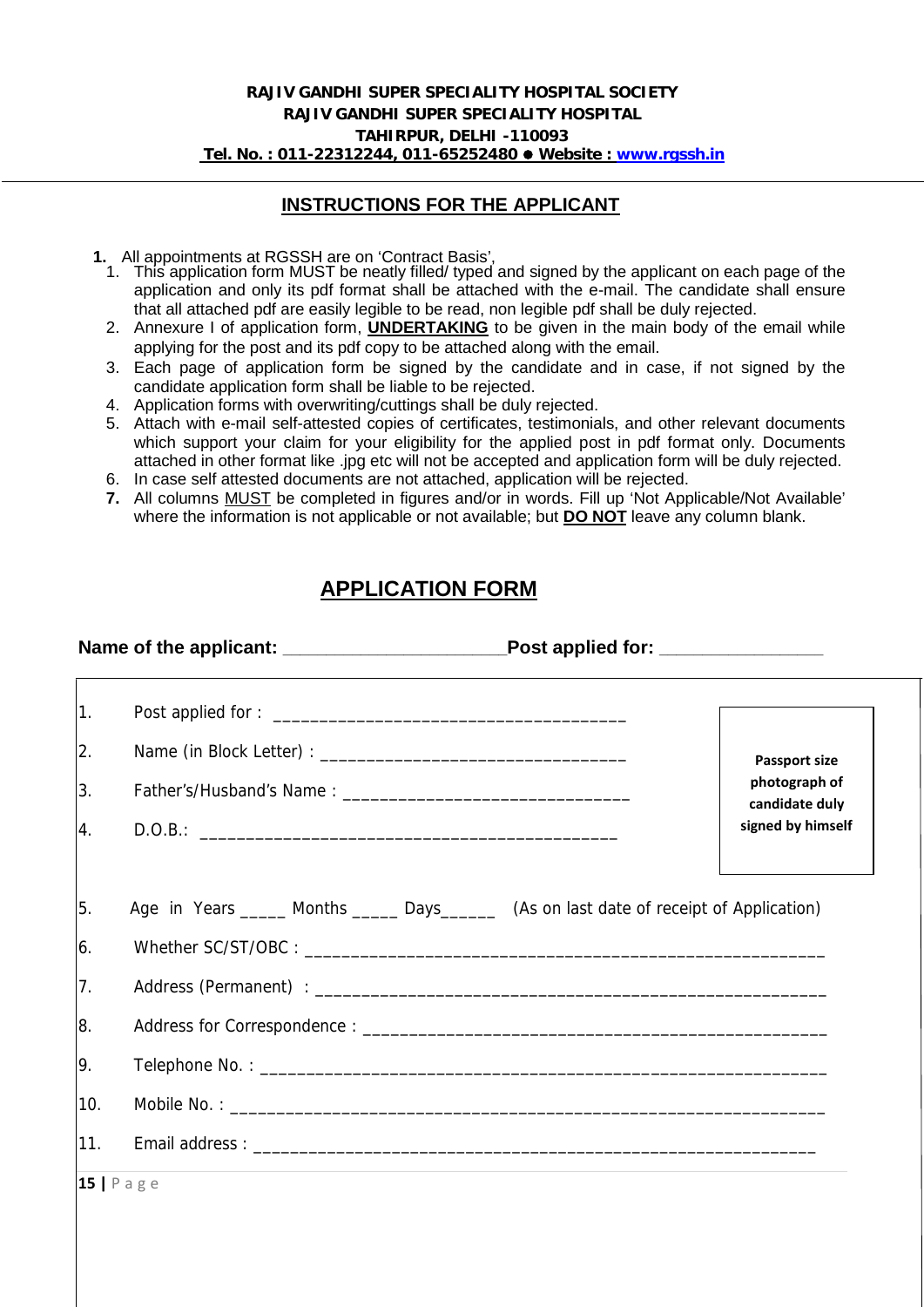12. Educational Qualification (Starting from matriculation Examination onwards) :

| Degree/Exam | Name of          | Year of | Subjects | Percentage/ |
|-------------|------------------|---------|----------|-------------|
|             | Board/University | Passing |          | Division    |
|             |                  |         |          |             |
|             |                  |         |          |             |
|             |                  |         |          |             |
|             |                  |         |          |             |
|             |                  |         |          |             |
|             |                  |         |          |             |
|             |                  |         |          |             |
|             |                  |         |          |             |
|             |                  |         |          |             |
|             |                  |         |          |             |
|             |                  |         |          |             |
|             |                  |         |          |             |
|             |                  |         |          |             |
|             |                  |         |          |             |
|             |                  |         |          |             |
|             |                  |         |          |             |
|             |                  |         |          |             |
|             |                  |         |          |             |
|             |                  |         |          |             |
|             |                  |         |          |             |
|             |                  |         |          |             |
|             |                  |         |          |             |
|             |                  |         |          |             |
|             |                  |         |          |             |
|             |                  |         |          |             |
|             |                  |         |          |             |

# 13. Details of Experience (if any)

| Name of institute | Designation | From | To |
|-------------------|-------------|------|----|
|                   |             |      |    |
|                   |             |      |    |
|                   |             |      |    |
|                   |             |      |    |
| $16$   Page       |             |      |    |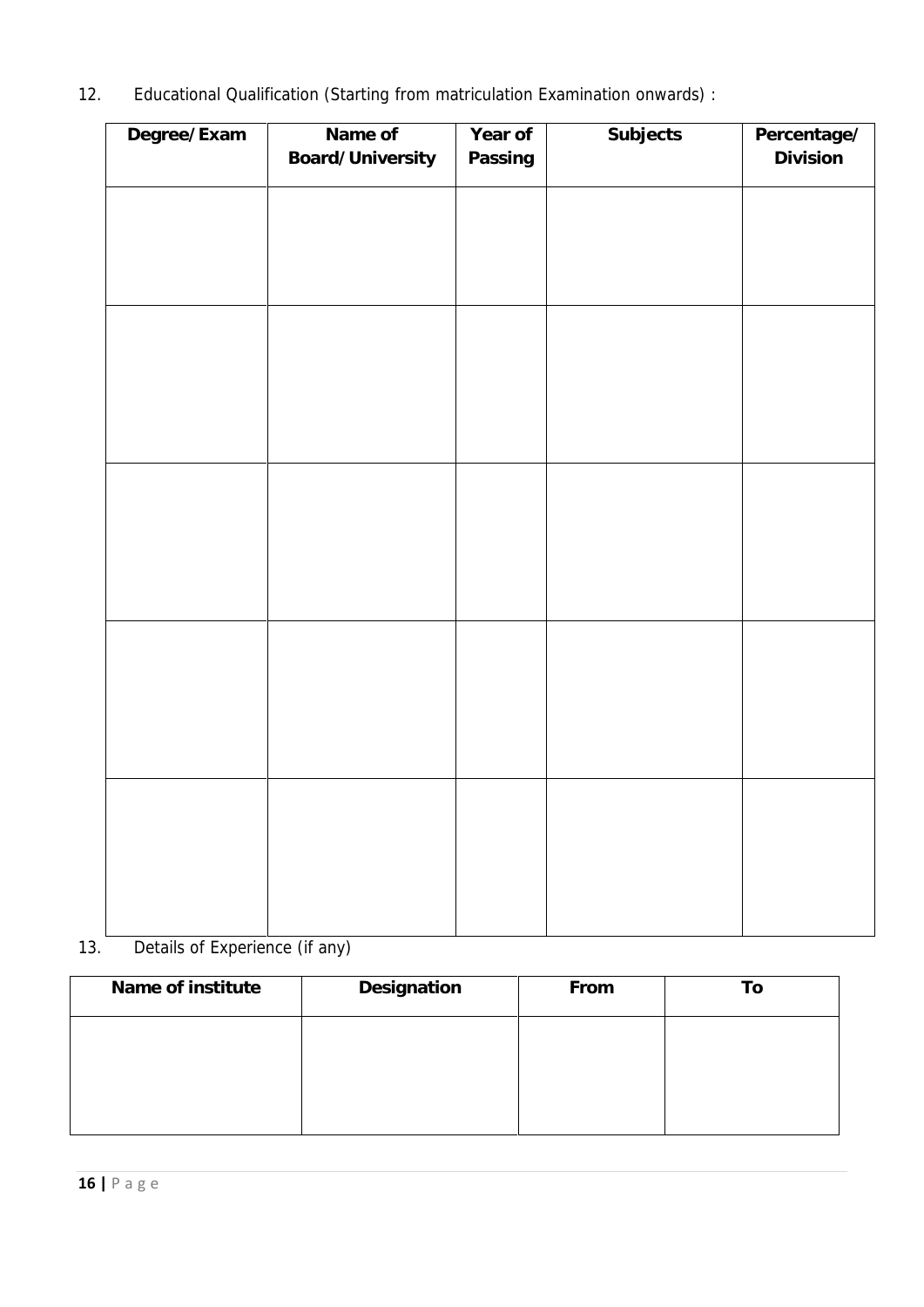14. **Documents attached copy of (a)** Degree/Diploma and all marks sheets/grade card ( ); **(b)** Registration, if applicable( ); **(c)** Experience ( ); **(d)** Information to /NOC from Previous Employer ( ); **(f)** Age proof ( )

### **DECLARATION**

I hereby solemnly declare and affirm that statements made in this applications are true, complete, correct to the best of my knowledge and belief. I understand that in the event of any information/facts being found untrue/false/incorrect my candidature is liable to be cancelled/terminated besides taking any other action deemed fit in this regard. I will have no claim for absorption after termination/completion of contract period of tenure. I shall abide by the terms and conditions as prescribed.

**( Signature & Name of Candidate**

Place:

Date: